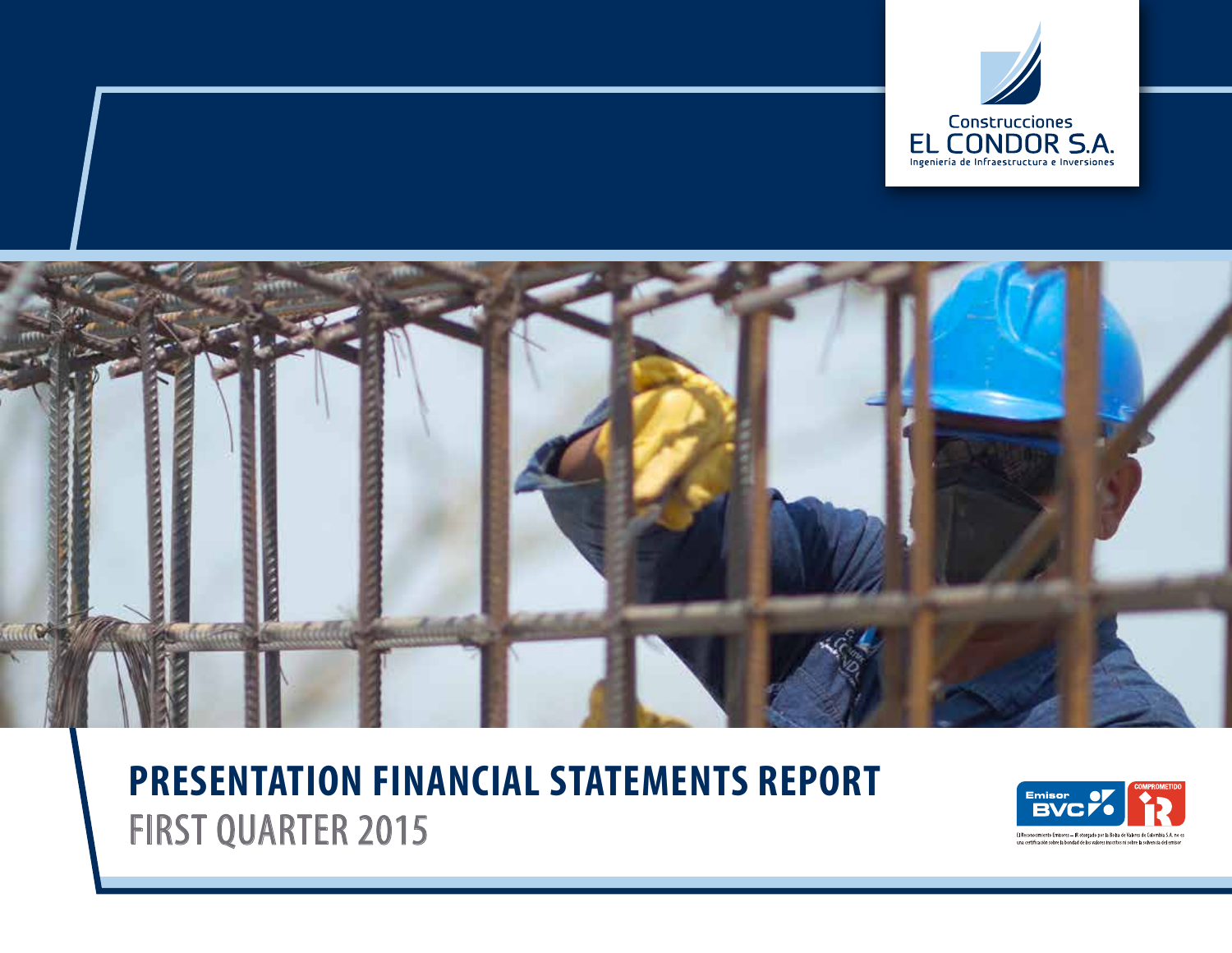



# **OUTLINE**

- 1. Major events
- 2. Industry
- 3. Financial Results
- 4. Construction (part 1).
- Backlog
- 5. Investment Portfolio(part 2)
- 6. Pipeline
- 7. Ownership Structure and Free Float Evolution
- 8. Stock Performance
- 9. Events after the Financial Closure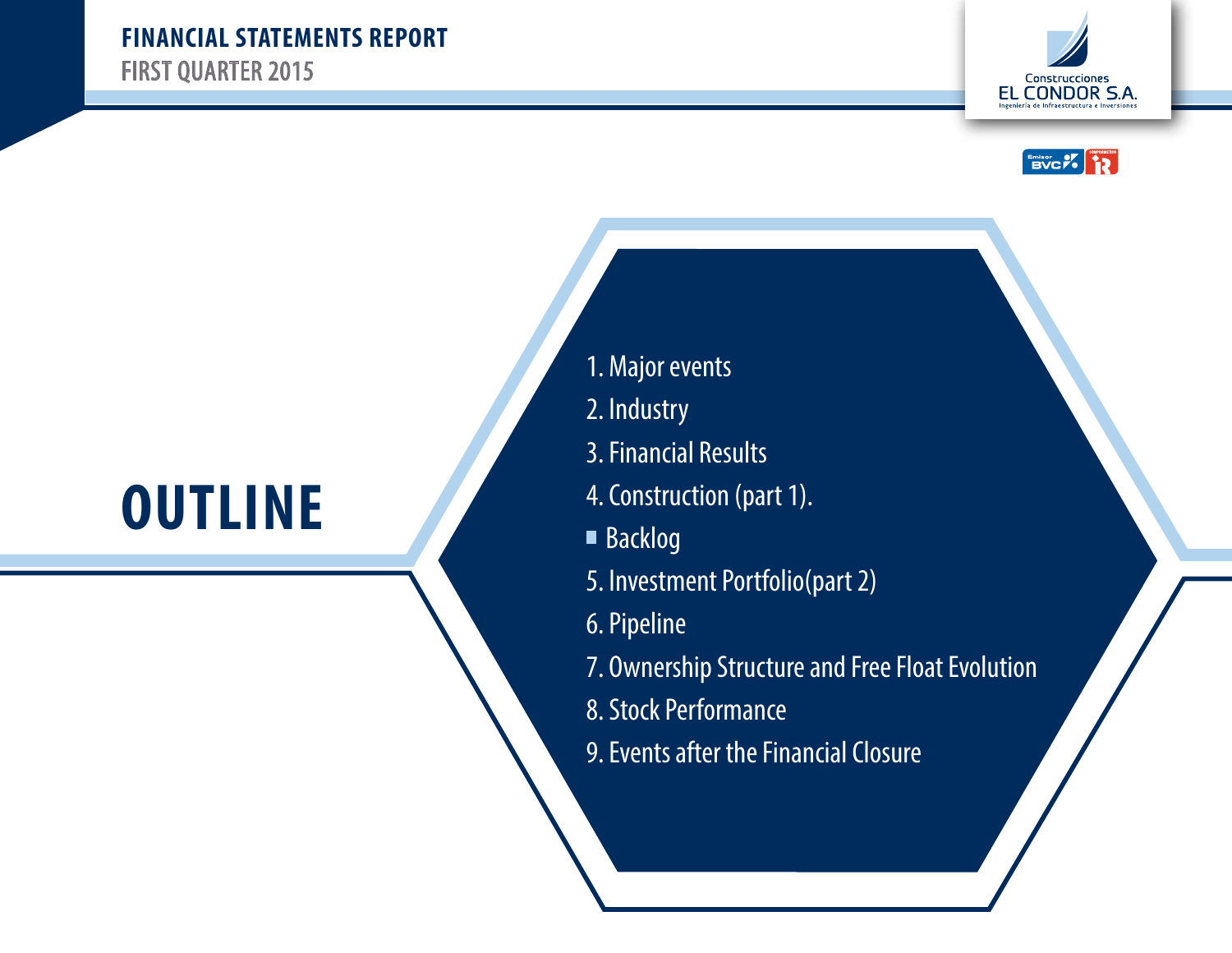



#### **1. Major events**

2 contracts were held by Airplan S.A. and Construcciones El Condor S.A. re-paving the track of the airport Carepa and Montería. The value of both contracts are \$22.361 million COP and have a maximum term of 365 days.

The Assembly of Shareholder of Construcciones El Cóndor S.A., approved the proposed distribution of profits of \$20.667 million COP, equivalent to 37% of Net Profit with an increase of 9,09%. The total amount of the dividend per share shall be of \$36 COP and shall be paid in cash, in three identical installments of \$12 COP each, payable on April 15, 2015, on July 17 2015, and on November 20, 2015.

The Assembly of Shareholder approved based on the art. 10 of Law 1739 of 2014 which confers the possibility of charging wealth tax, which will cause as of 1 January 2015, 1 January 2016 until 1 January 2017, against Equity Reserves.

The Assembly of Shareholder approved to harmonize our Bylaws to Corporate Governance guidelines and to implement the measures of the New Code of Good Corporate Governance Practices of Colombia (hereinafter New Country Code).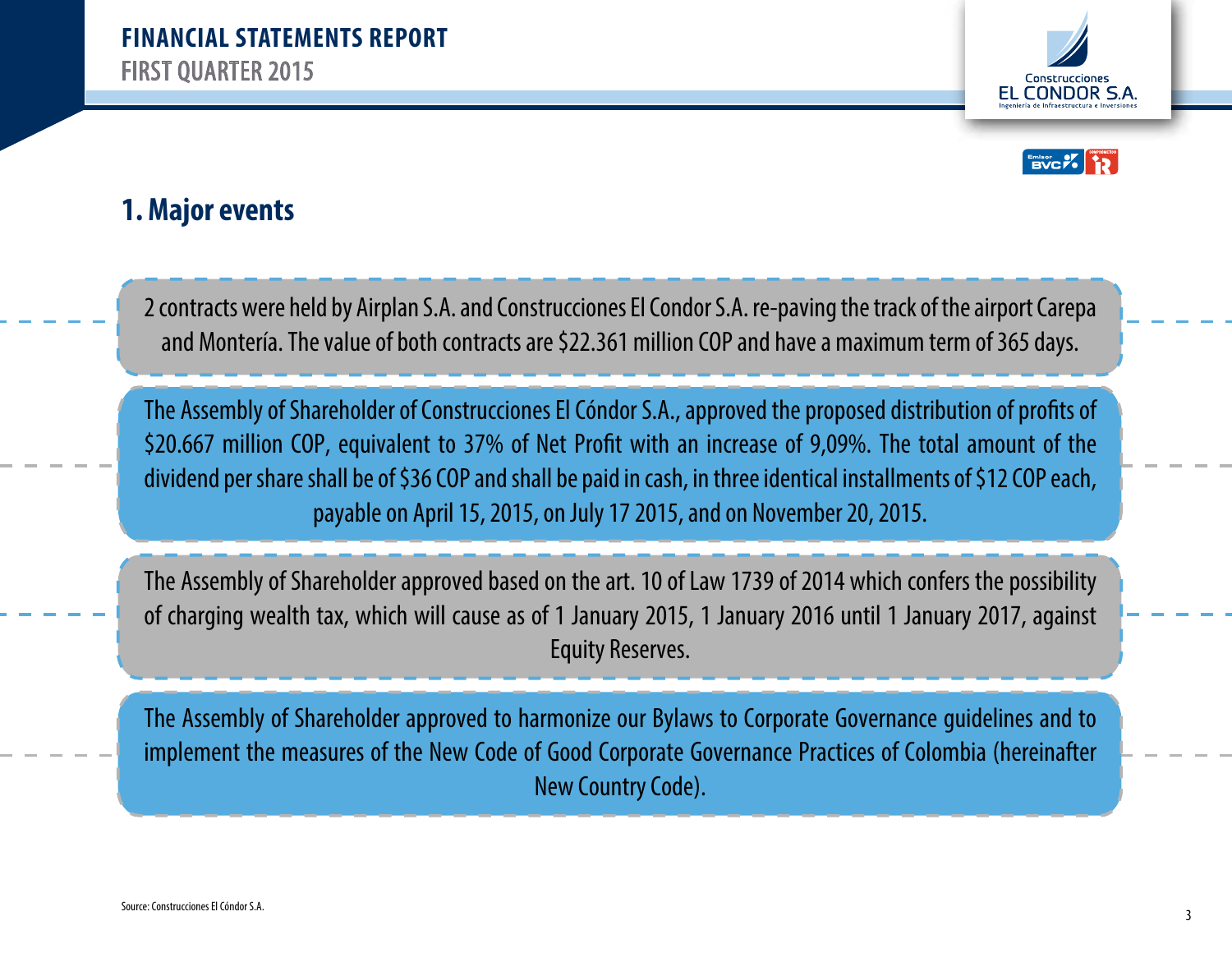



### **2. Industry**

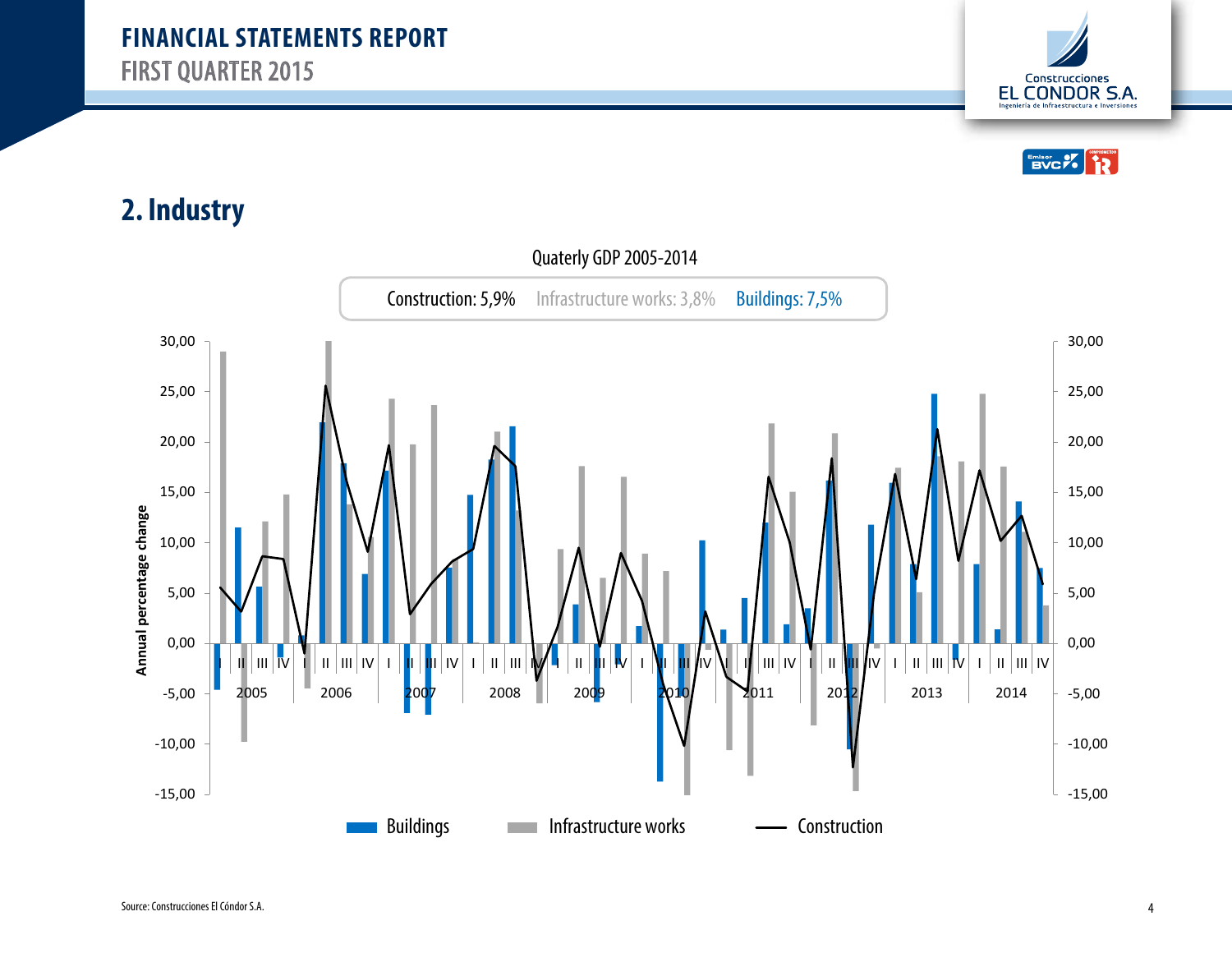



#### Operating and Total Results – As of March 2015

|                                | As of March 2015<br>As of March 2014 |         | <b>Variation %</b> |  |
|--------------------------------|--------------------------------------|---------|--------------------|--|
| <b>OPERATING REVENUES</b>      | 87.264                               | 86.772  | 0,6%               |  |
| <b>OPERATING COSTS</b>         | 73.673                               | 66.808  | 10,3%              |  |
| <b>GROSS PROFIT</b>            | 13.591                               | 19.964  | $(31, 9\%)$        |  |
| <b>ADMINISTRATIVE EXPENSES</b> | (4.045)                              | (3.581) | 13,0%              |  |
| <b>DIVIDENDS</b>               | 16.518                               | 11.415  | 44,7%              |  |
| <b>EQUITY METHOD</b>           | 403                                  | (8.448) | $(104,8\%)$        |  |
| <b>OPERATING PROFIT</b>        | 26.467                               | 19.351  | 36,8%              |  |

Amounts in MM COP

#### **Operating costs:**

They increased by indirect costs associated with the installation and commissioning of some work fronts.



# **Operating profit driven**

**mainly by :**

Increase in ODINSA dividend. Increase in equity method by Vías de las Américas preformance.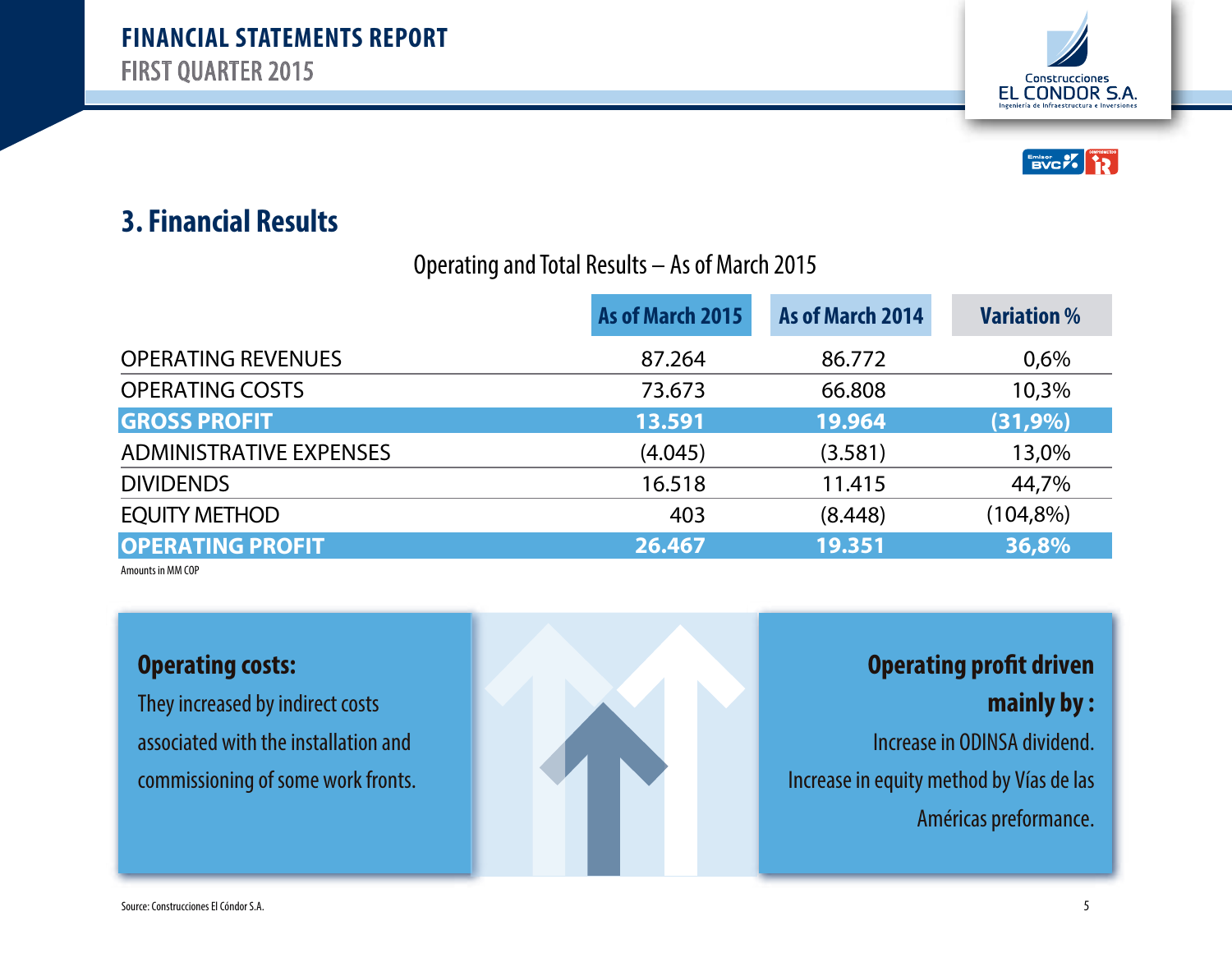



#### EBITDA Contruction – As of March 2015

|                                     | As of March 2015 | As of March 2014 | <b>Variation</b> % |
|-------------------------------------|------------------|------------------|--------------------|
| <b>GROSS PROFIT</b>                 | 13.591           | 19.964           | (31,9%)            |
| <b>ADMINISTRATIVE EXPENSES</b>      | (4.045)          | (3.581)          | 13,0%              |
| <b>DEPRECIATION</b>                 | 4.257            | 4.136            | 2,9%               |
| <b>AMORTIZATION</b>                 | 1.009            | 691              | 46,1%              |
| <b>EBITDA CONSTRUCTION</b>          | 14.812           | 21.209           | $(30, 2\%)$        |
| <b>EBITDA MARGIN (construction)</b> | 17,0%            | 24,4%            |                    |
| <b>NET PROFIT</b>                   | 19.342           | 12.642           | 53,0%              |
| <b>NET MARGIN</b>                   | 22,2%            | 14,6%            |                    |

Amounts in MM COP

#### **Its variation is explained by:**

Gross profit contraction by a mayor operating costs. Increase in administrative expenses.

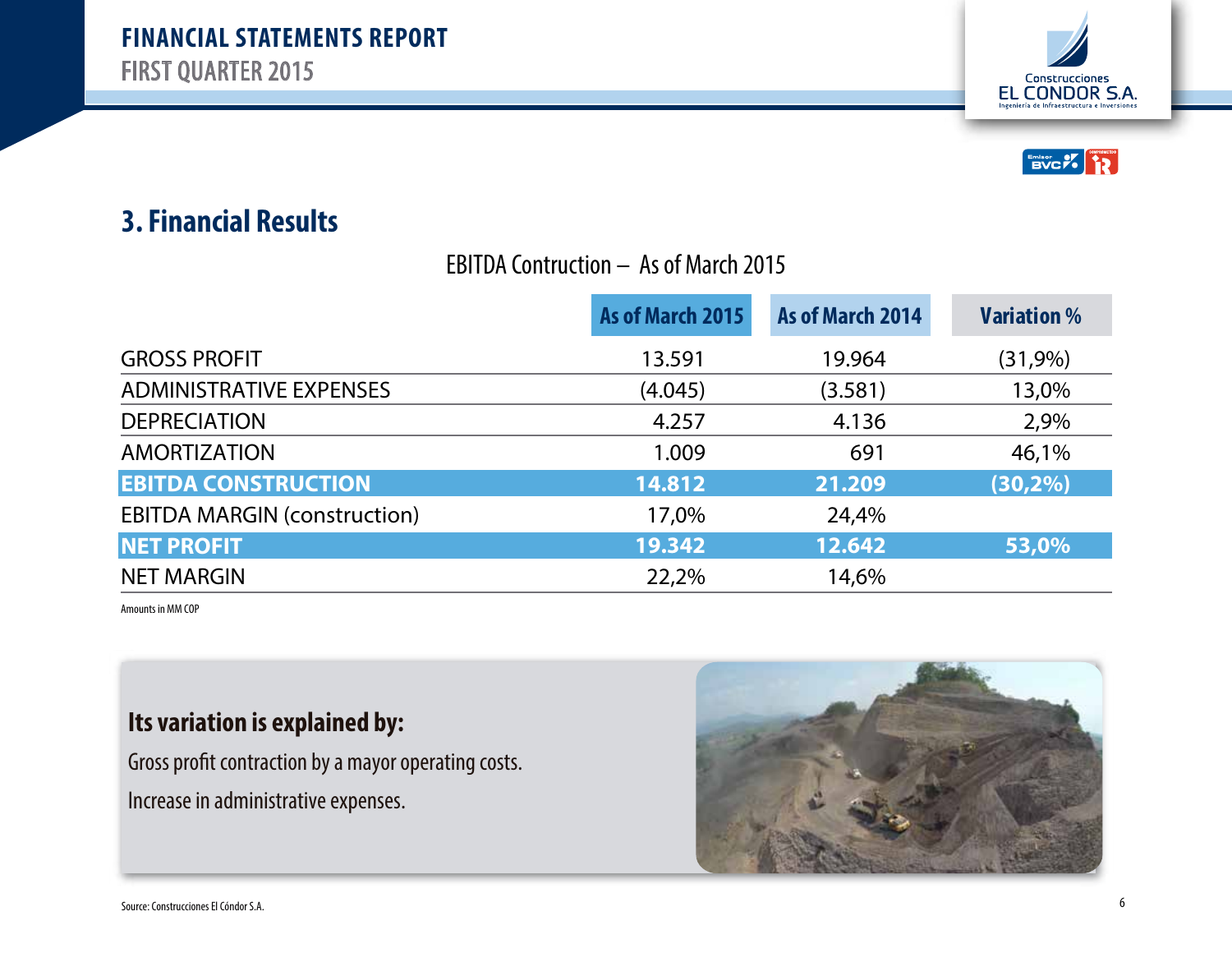



EBITDA Consolidate (Construction  $+$  Investments)  $-$  As of March 2015

|                                                       | As of March 2015 | As of March 2014 | <b>Variation</b> % |
|-------------------------------------------------------|------------------|------------------|--------------------|
| <b>GROSS PROFIT</b>                                   | 13.591           | 19.964           | (31,9%)            |
| <b>ADMINISTRATIVE EXPENSES</b>                        | (4.045)          | (3.581)          | 13,0%              |
| <b>DEPRECIATION</b>                                   | 4.257            | 4.136            | 2,9%               |
| <b>AMORTIZATION</b>                                   | 1.009            | 691              | 46,1%              |
| <b>DIVIDENDS</b>                                      | 16.518           | 11.415           | 44,7%              |
| <b>EBITDA CONSOLIDATE (construction + investment)</b> | 31.330           | 32.625           | (4,0%              |
| <b>EBITDA MARGIN (consolidate)</b>                    | 35,9%            | 37,6%            |                    |
| <b>NET PROFIT</b>                                     | 19.342           | 12.642           | 53,0%              |
| <b>NET MARGIN</b>                                     | 22,2%            | 14,6%            |                    |

Amounts in MM COP



#### **Its variation is explained by:**

Variation in construction EBITDA.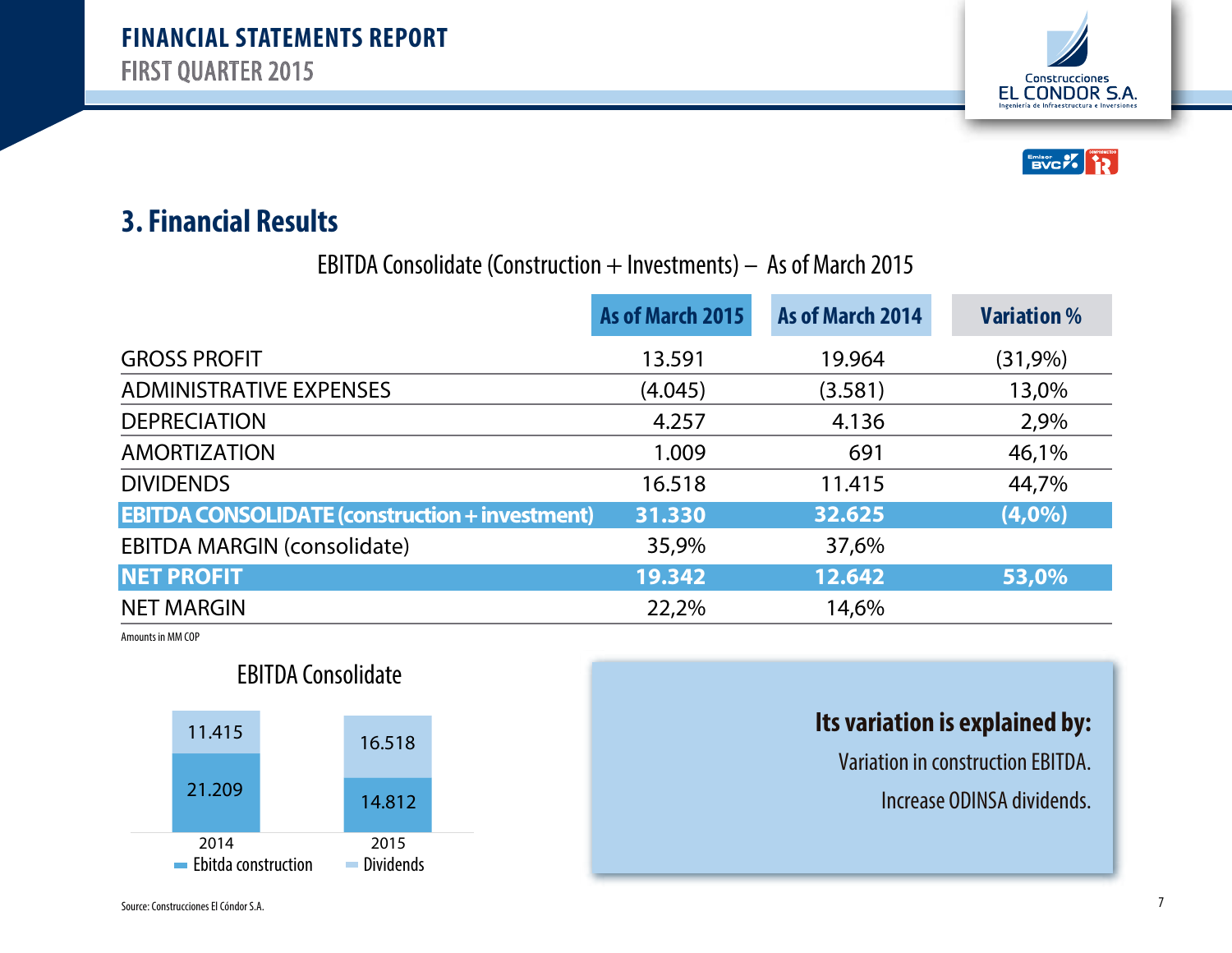



|                             | As of March 2015<br><b>As of December 2014</b> |                           | <b>Variation</b> % |  |
|-----------------------------|------------------------------------------------|---------------------------|--------------------|--|
| <b>ASSETS</b>               |                                                |                           |                    |  |
| <b>CURRENT ASSETS</b>       | 404.686                                        | 382.745                   | 5,7%               |  |
| <b>NON - CURRENT ASSETS</b> | 913.717                                        | 788.375                   | 15,9%              |  |
| <b>TOTAL ASSETS</b>         | 1.318.403                                      | 1.171.120                 | 12,6%              |  |
| Amounts in MM COP           |                                                |                           |                    |  |
|                             |                                                | <b>Assets composition</b> |                    |  |
| $f$ $f$                     |                                                |                           |                    |  |

Balance Sheet



(1) Internal records correspond to the outstanding billing period cut work carried, this balance is represented mainly in the works of Vías de las Américas totaling \$ 137.273 million, which are in full implementation of its construction stage. Source: Construcciones El Cóndor S.A.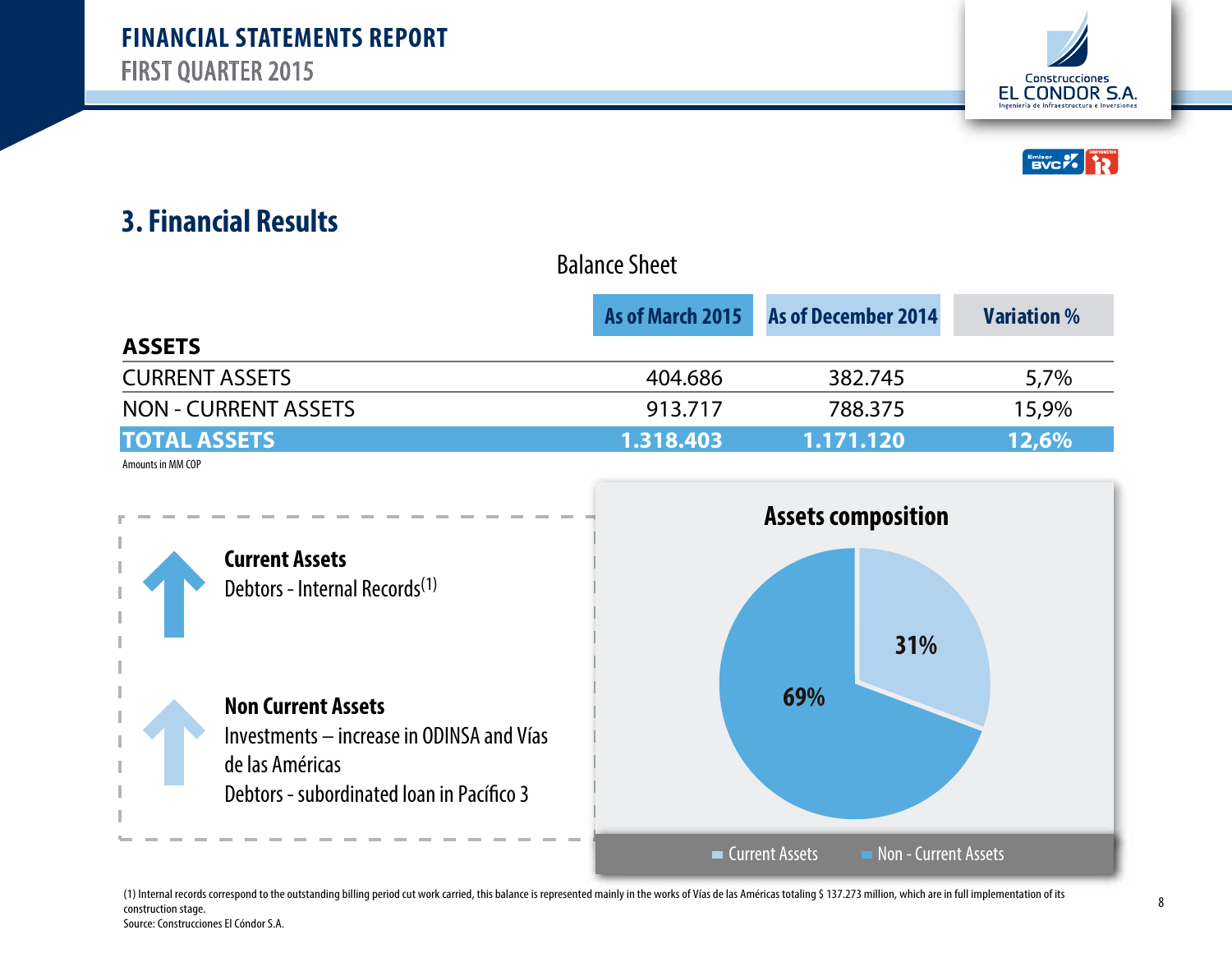



|                                  | As of March 2015 | <b>As of December 2014</b>                                        | <b>Variation</b> % |
|----------------------------------|------------------|-------------------------------------------------------------------|--------------------|
| <b>LIABILITIES</b>               |                  |                                                                   |                    |
| <b>CURRENT LIABILITIES</b>       | 382.775          | 283.221                                                           | 35,2%              |
| <b>NON - CURRENT LIABILITIES</b> | 249.115          | 223.999                                                           | 11,2%              |
| <b>TOTAL LIABILITIES</b>         | 631.890          | 507.220                                                           | 24,6%              |
| Amounts in MM COP                |                  |                                                                   |                    |
| Debt profile                     |                  |                                                                   |                    |
|                                  |                  |                                                                   |                    |
|                                  |                  | Advances and progress of new projects : Invías and Cesar Group 3. |                    |
|                                  |                  |                                                                   |                    |
| Long term                        |                  | Financial obligations of short and long-term commitments with     |                    |

Balance Sheet



Financial obligations of short and long-term commitments with

|                                       |           | As of March 2015 As of December 2014 | <b>Variation</b> % |
|---------------------------------------|-----------|--------------------------------------|--------------------|
| <b>DEBT RATIO</b>                     |           |                                      |                    |
| <b>TOTAL ASSETS</b>                   | 1.318.403 | 1.171.120                            | 12,6%              |
| <b>TOTAL DEBT</b>                     | 341.471   | 288.479                              | 18,4%              |
| <b>DEBT RATIO</b>                     | 25,9%     | <b>24,6%</b>                         | 5,1%               |
| Source: Construcciones El Cóndor S.A. |           |                                      |                    |

#### 9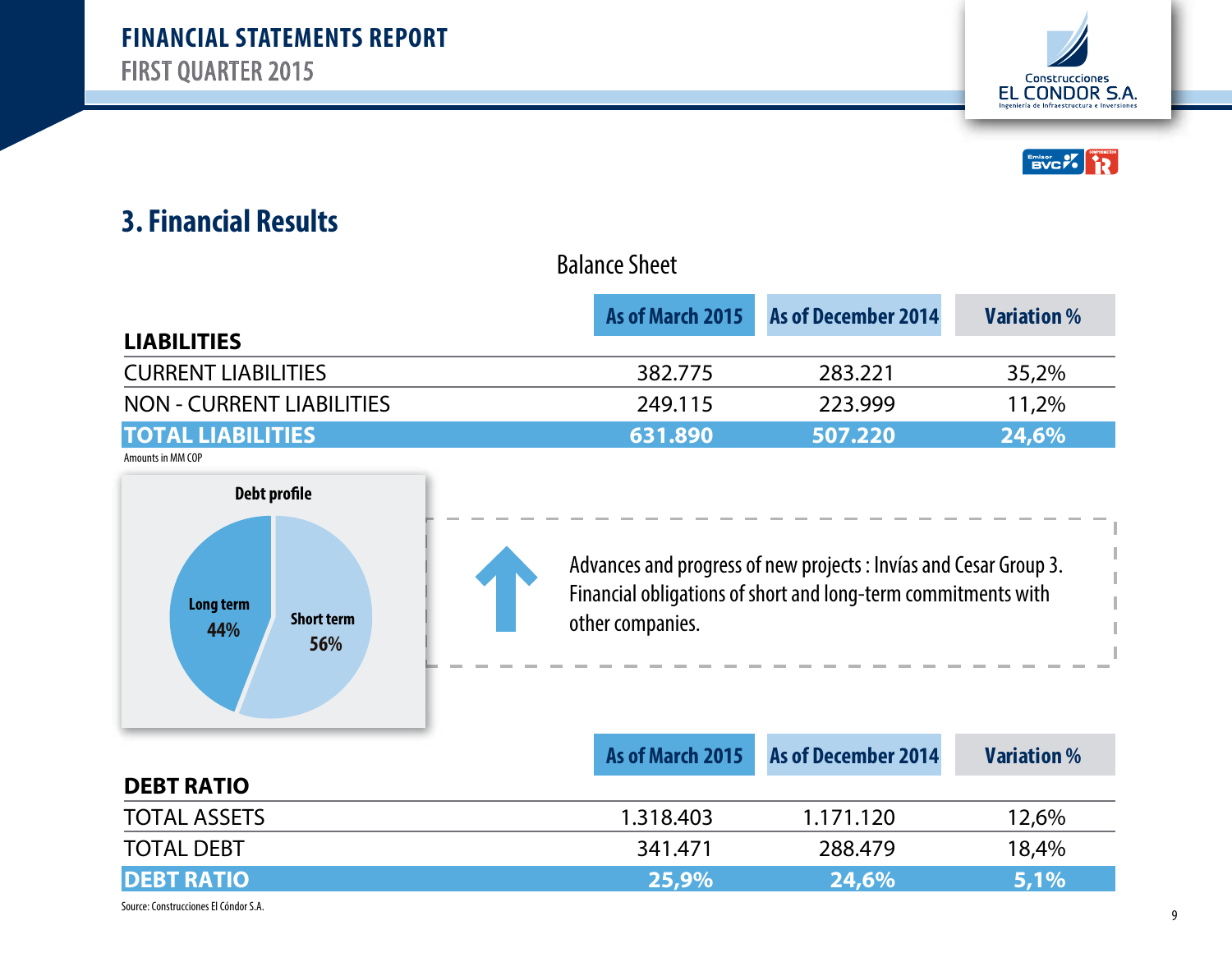



| <b>Balance Sheet</b> |  |
|----------------------|--|
|----------------------|--|

|                                   |           | As of March 2015 As of December 2014 | <b>Variation</b> % |
|-----------------------------------|-----------|--------------------------------------|--------------------|
| <b>EOUITY</b>                     | 686.514   | 663.900                              | 3.4%               |
| <b>TOTAL LIABILITIES + EQUITY</b> | 1.318.403 | 1.171.120                            | 12.6%              |

Amounts in MM COP

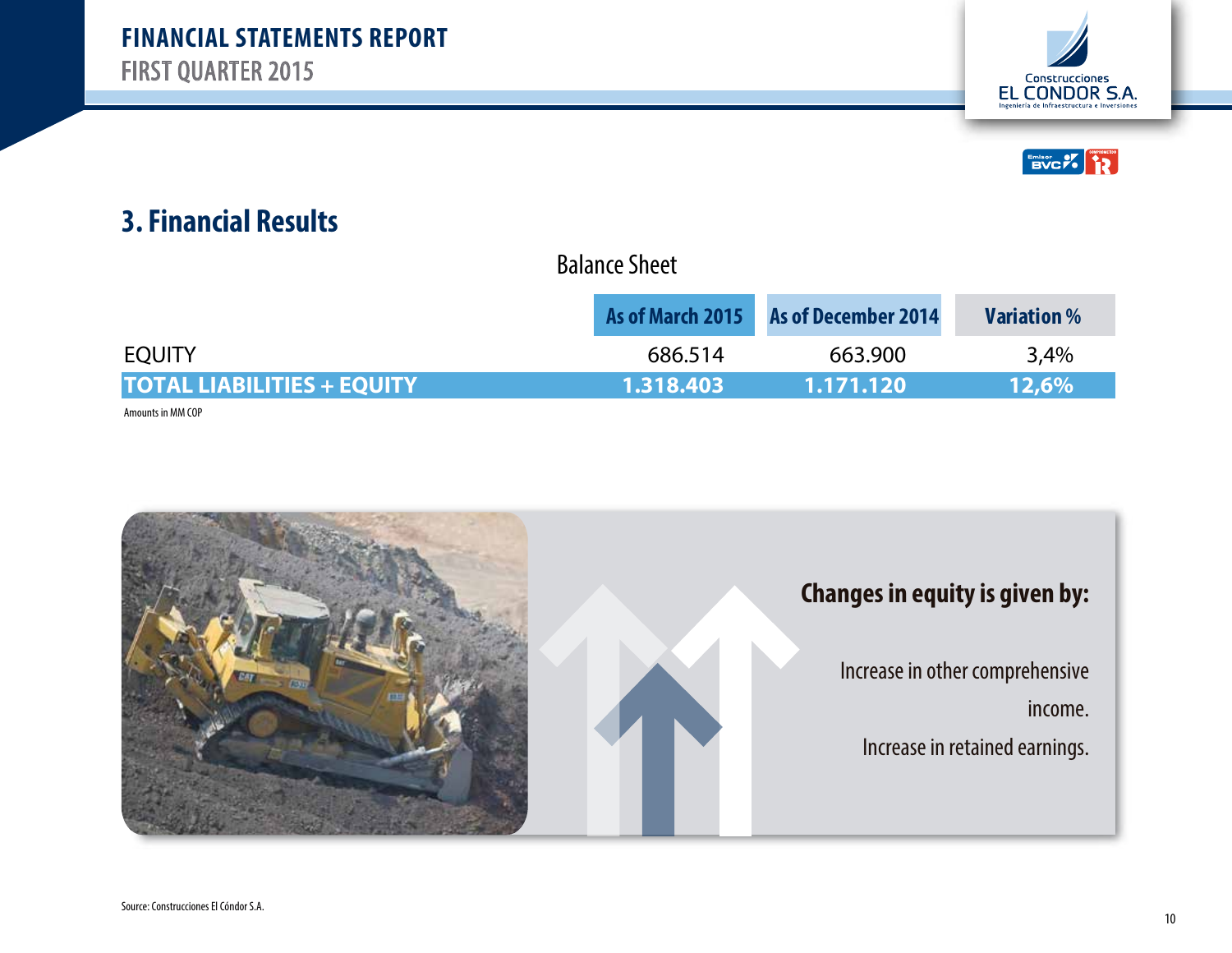



#### **4. Construction**

Backlog – Balance of works hired and works to be implemented

| <b>TOTAL BACKLOG (December 2014)</b>               | 1.855.282 |
|----------------------------------------------------|-----------|
| <b>CONTRACTS TERMINATION (-)</b>                   |           |
| BACKLOG ADJUSTMENT (As of March 2015) (+)          |           |
| OPERATING REVENUES (As of March 2015) (-)          | (84.147)  |
| OTHER CONSTRUCTION REVENUES (As of March 2015) (-) |           |
| <b>NEW CONTRACTS (As of March 2015) (+)</b>        | 22.361    |
| <b>TOTAL BACKLOG (As of March 2015)</b>            | 1.793.496 |

Amounts in MM COP



**Historical Backlog**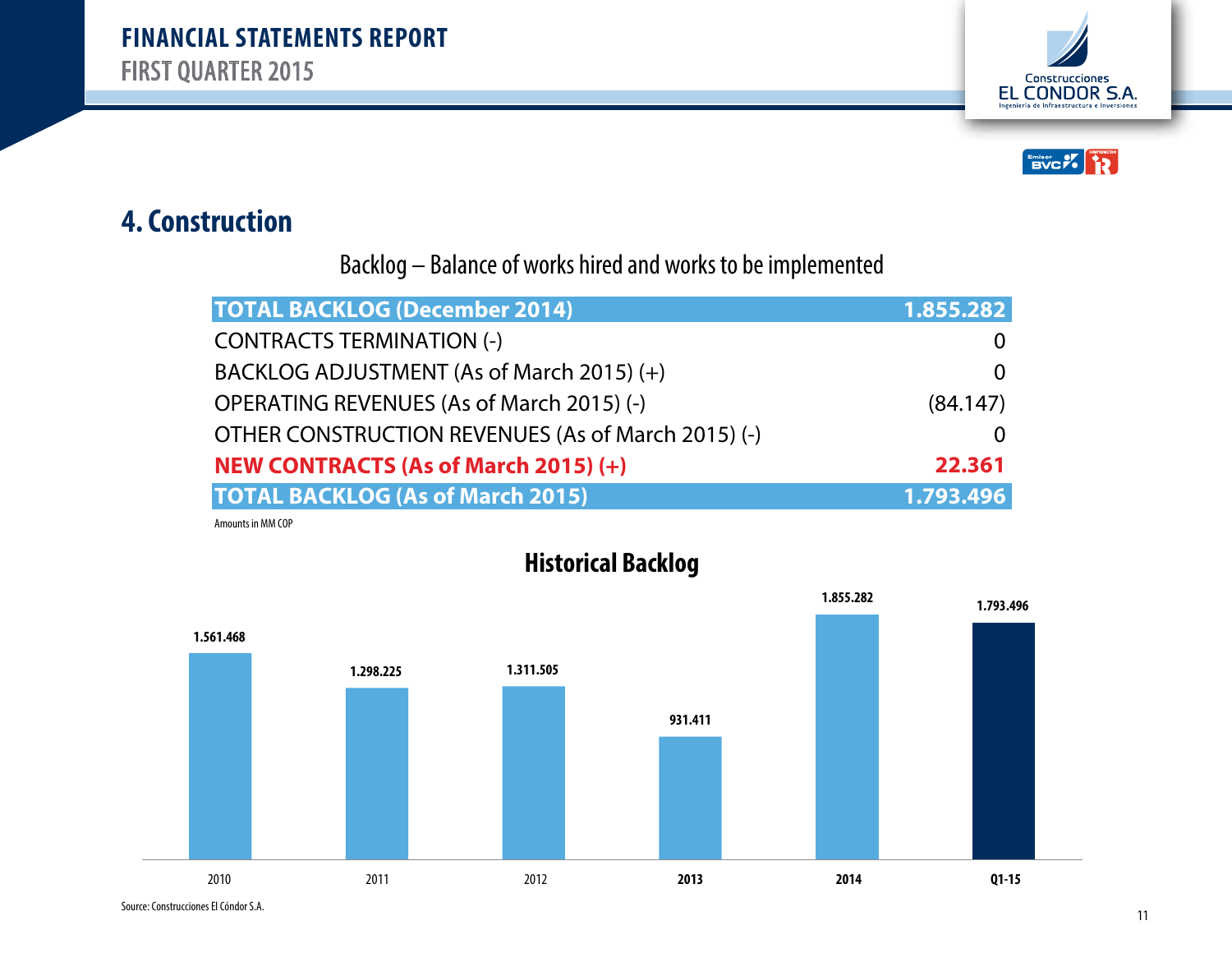



## **4. Construction**



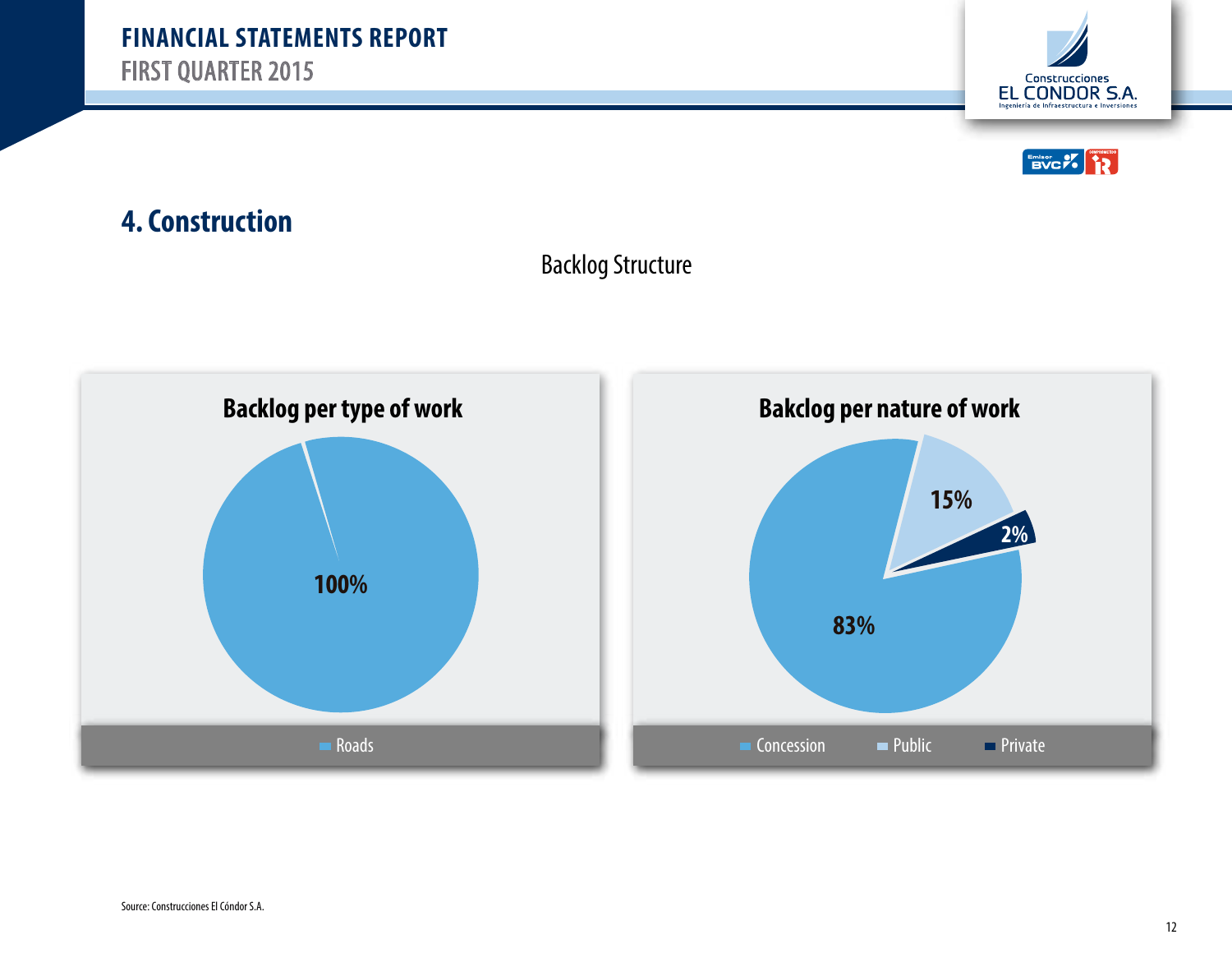



### **4. Construction**



Backlog Implementation

**20% - 35%**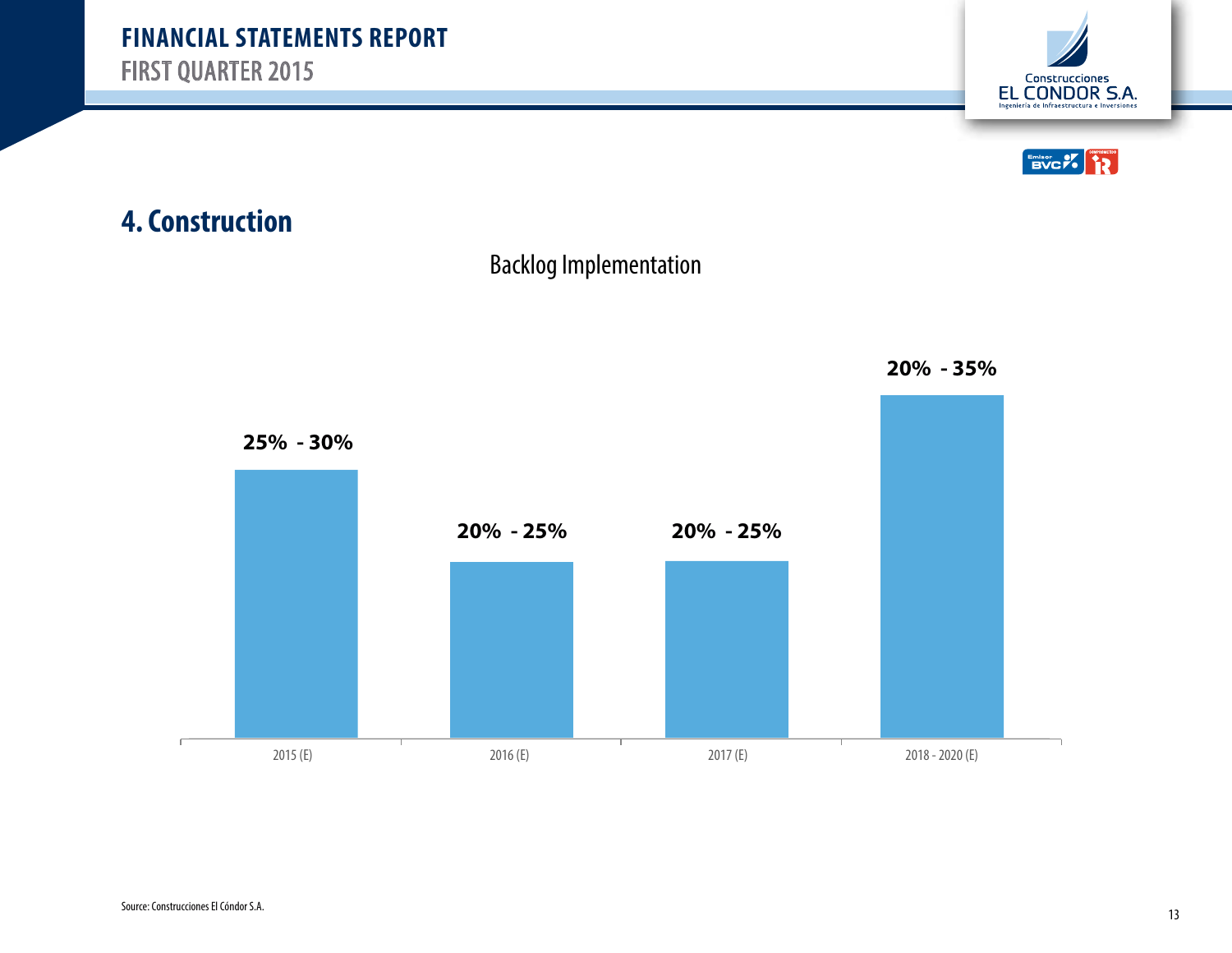





**La Pintada S.A.S. Concession Antioquia Share: 21,15%**

The project is in the pre-operating stage of pre-construction, which is advancing financial closure, they are doing the contractual equity contribution, celebrating contracts for design and construction, advancing property taxes, environmental, social and networking procedures and other requirements of the concession contract for this stage.



**Pacífico Tres S.A.S. Concession Antioquia and Caldas Share: 48%**

The project is in the pre-operating stage of pre-construction, which is advancing financial closure, they are doing the contractual equity contribution, celebrating contracts for design and construction, advancing property taxes, environmental, social and networking procedures and other requirements of the concession contract for this stage.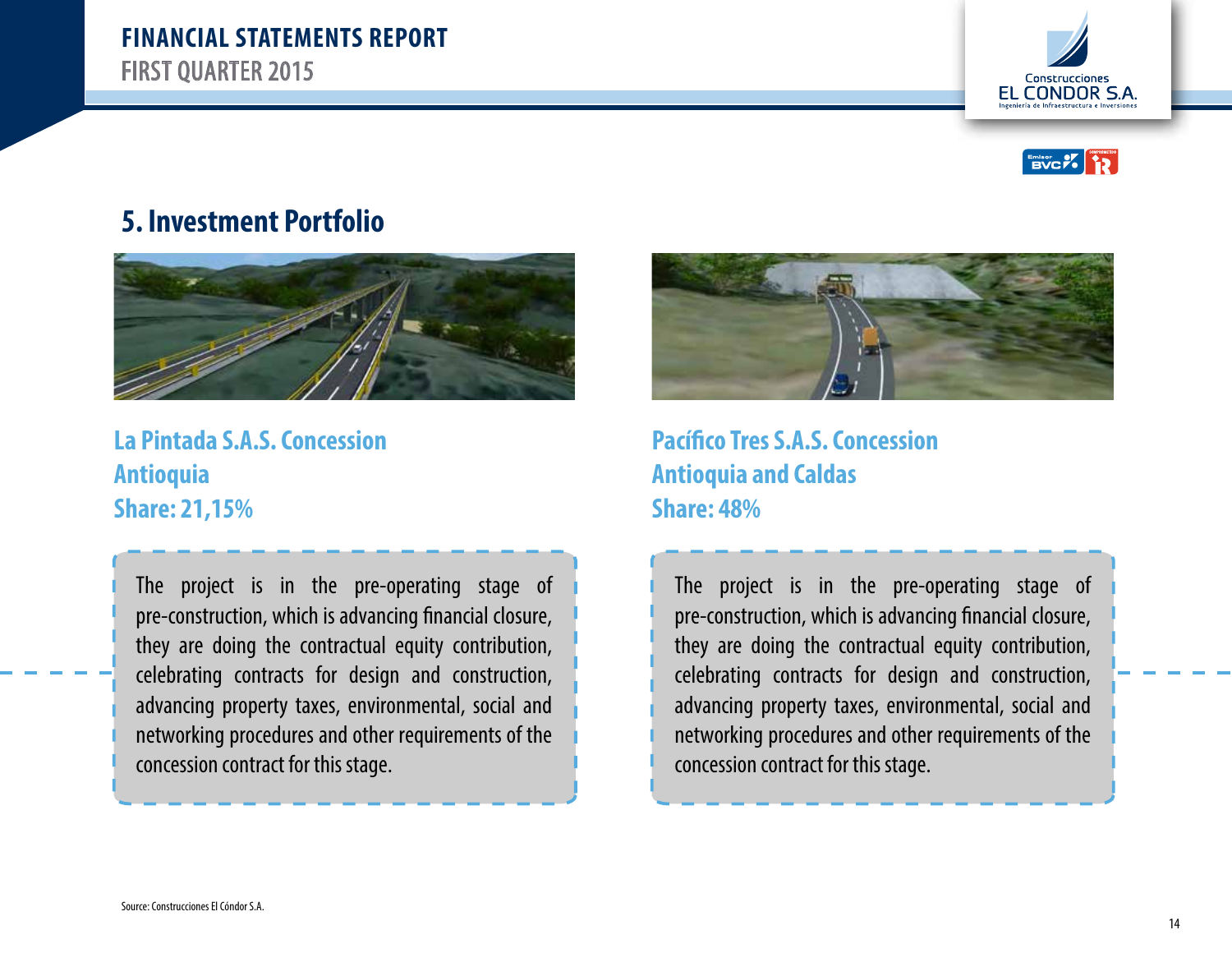

Construcciones EL CONDOR S.A.

#### **5. Investment Portfolio**

#### **El Dorado Airport Concession Bogotá Share: 15%**



- In first quarter 2015, the total number of passengers using the airport totaled 7 million and showed an increase of 13% over the previous year.
- On May 8, 2015 was signed the refinancing Credit Agreement between OPAIN and Bancolombia S.A., BNP Paribas Securities Corp., HSBC Securities (USA), Sumitomo Mitsui Banking Corporation and Bancolombia Panama S.A.; totaling USD 500 million; the term of the loan is up to 2025 and the repayment starts in 2016 to complete payment in 2025.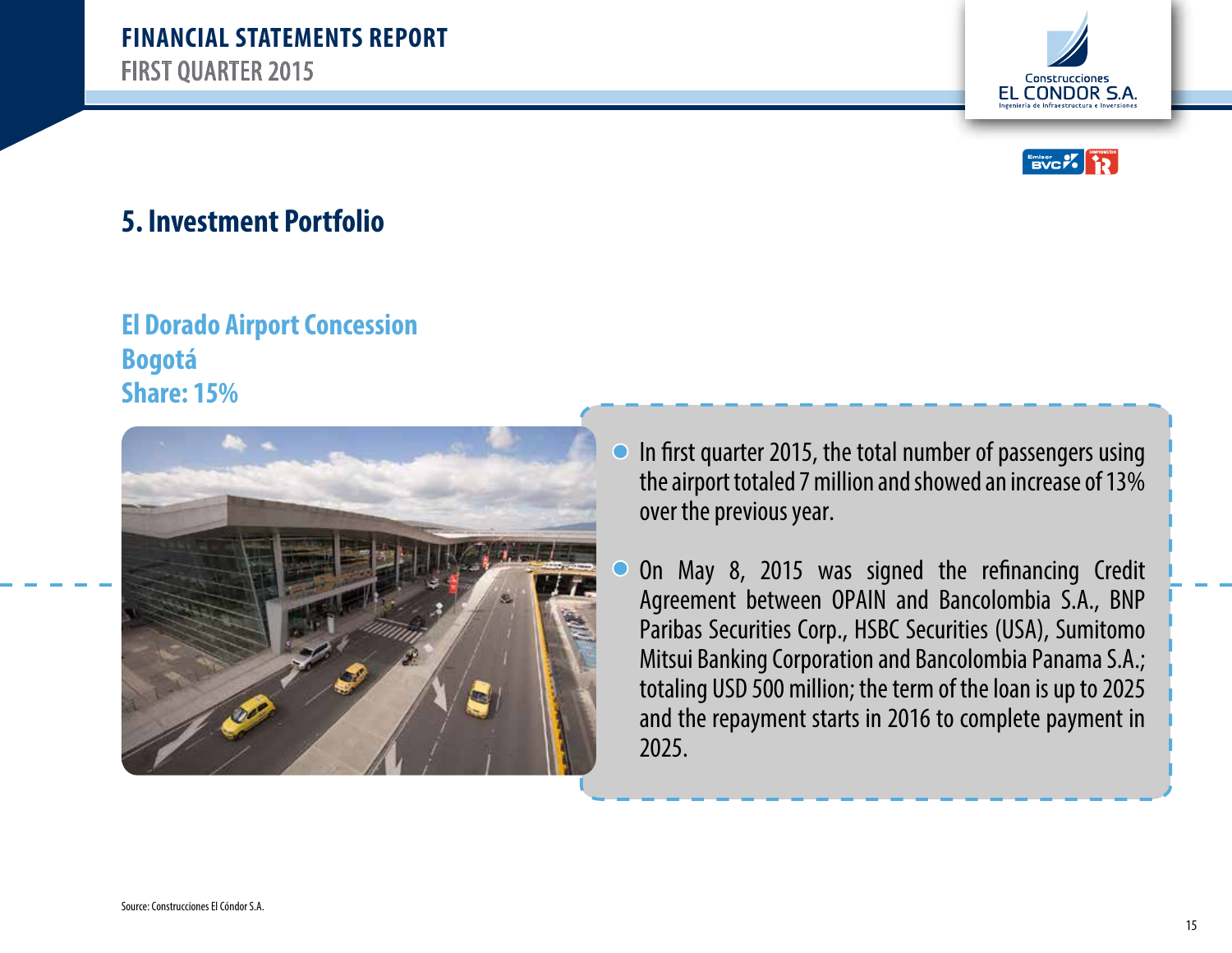

Construcciones EL CONDOR S.A.

#### **5. Investment Portfolio**

#### **Aburrá Norte S.A.S. (Hatovial S.A.S.) Concession Antioquia Share: 21,1%**



- Average daily tollroad traffic (TPD) showed during first  $\bigcirc$ quarter 2015 an increase of 3,9% compared to the same period in 2014.
- Other significant events of the period :
	- Termination bridge founding in Copacabana
	- Continued with the construction of Barbosa industry Meadow 8.5 km and has first layer of asphalt
	- Begun building bridges Ecopetrol and Transmetano
	- It continues with the execution of the bridge Girardota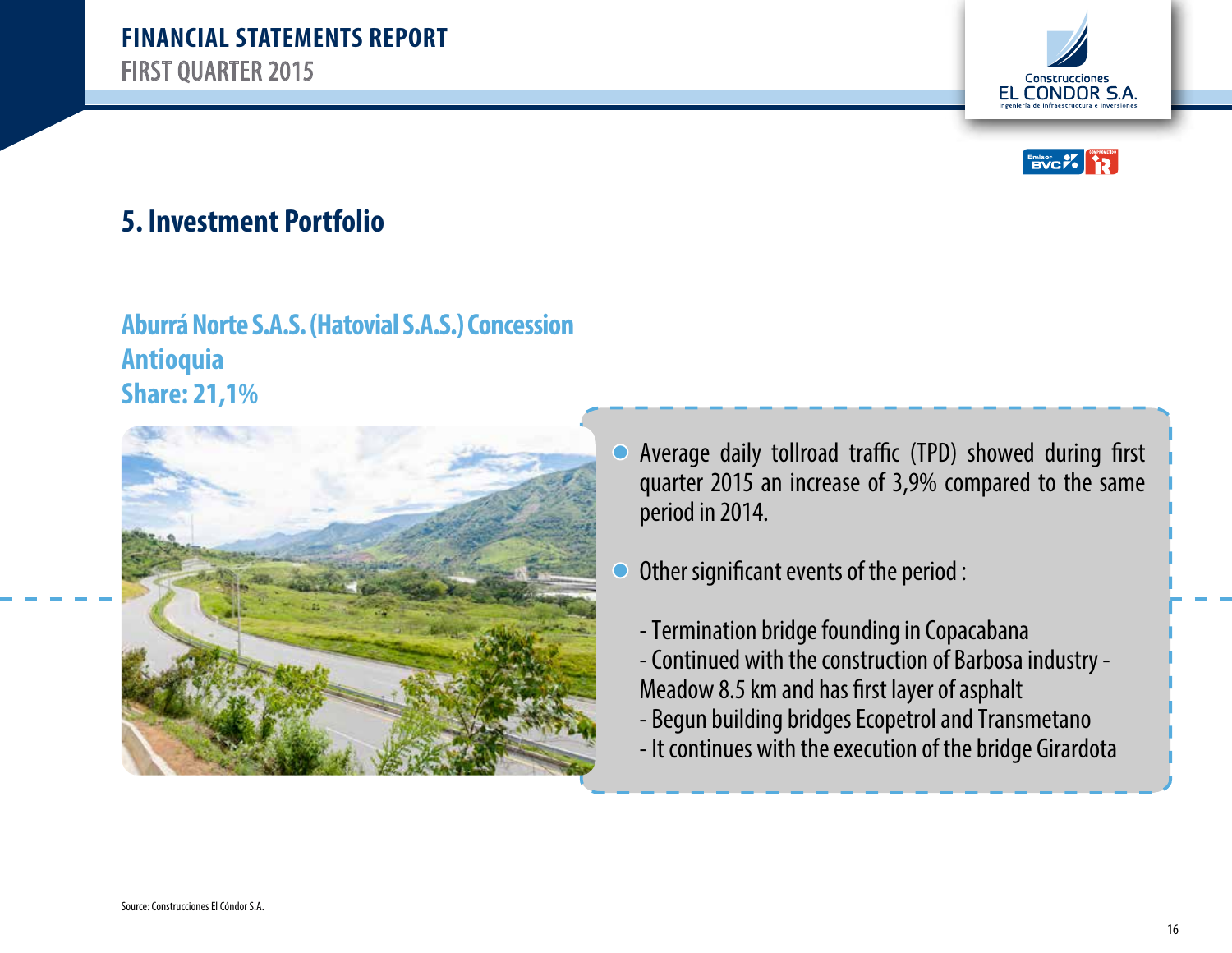



#### **Vías de Las Américas S.A.S. Concession Colombia north zone Share: 33,3%**



- First quarter 2015, the Average Daily Traffic (TPD) of all  $\bigcirc$ stations of the concession recorded an increase of 5,5% over the same period last year.
- The execution of the work fronts Montería, Uraba and San С Marcos continues with good momentum on environmental and land procedures.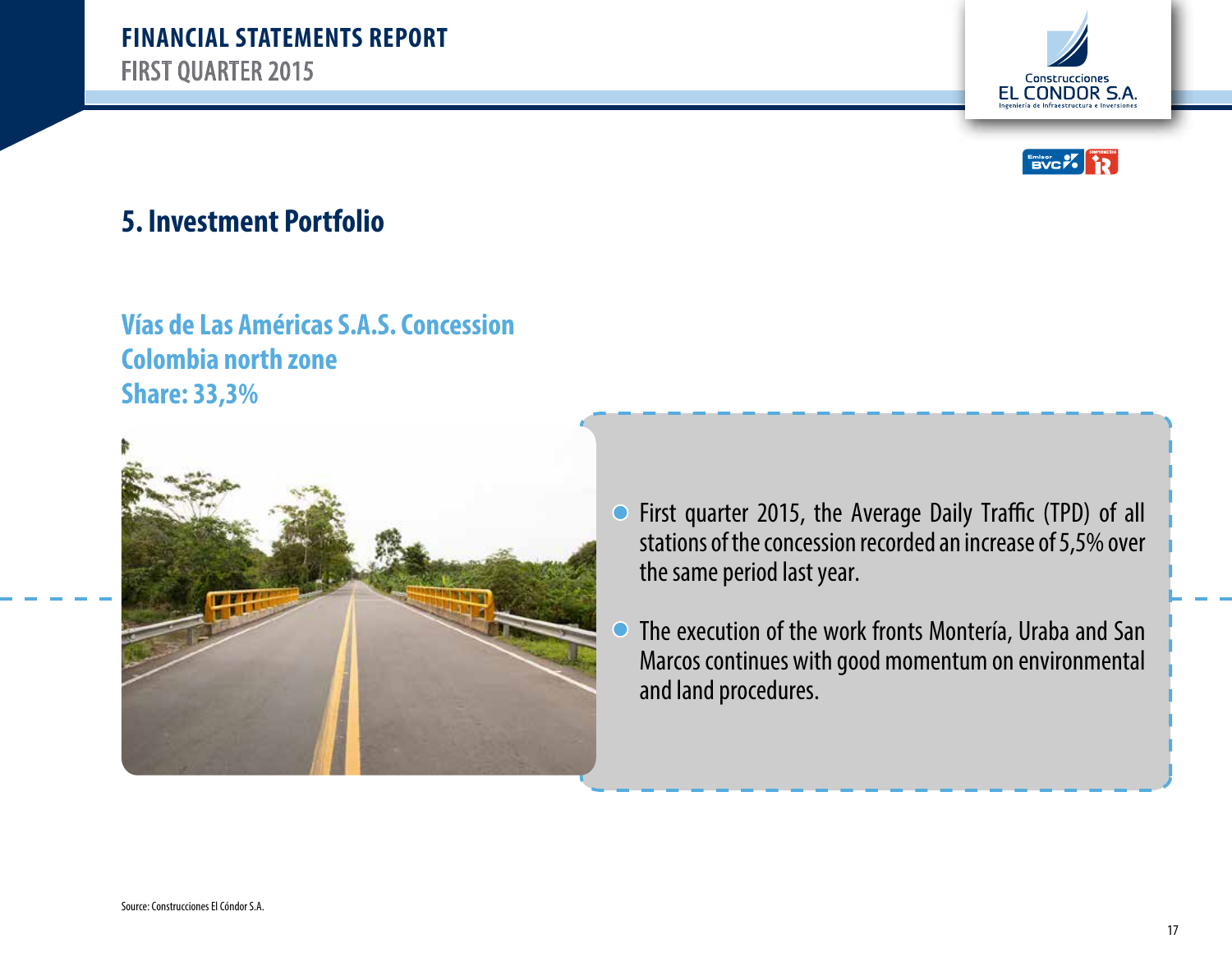



#### **Santa Marta Paraguachón S.A. Concession Magdalena and Guajira Share: 2,97%**



- Average daily traffic in tollroad (TPD) showed a decrease of  $\bigcirc$ 6,52% compared to 2014 and a decreased of revenues of 8,72% at the same period.
- On January 16, toll rate increase takes place without any  $\bigcirc$ difficulty.
- For first quarter 2015, the negotiations for the certification  $\overline{O}$ process for marine protection works ( building walls Wall in Reinforced Earth and Sea) were performed in the sector of Muchachitos.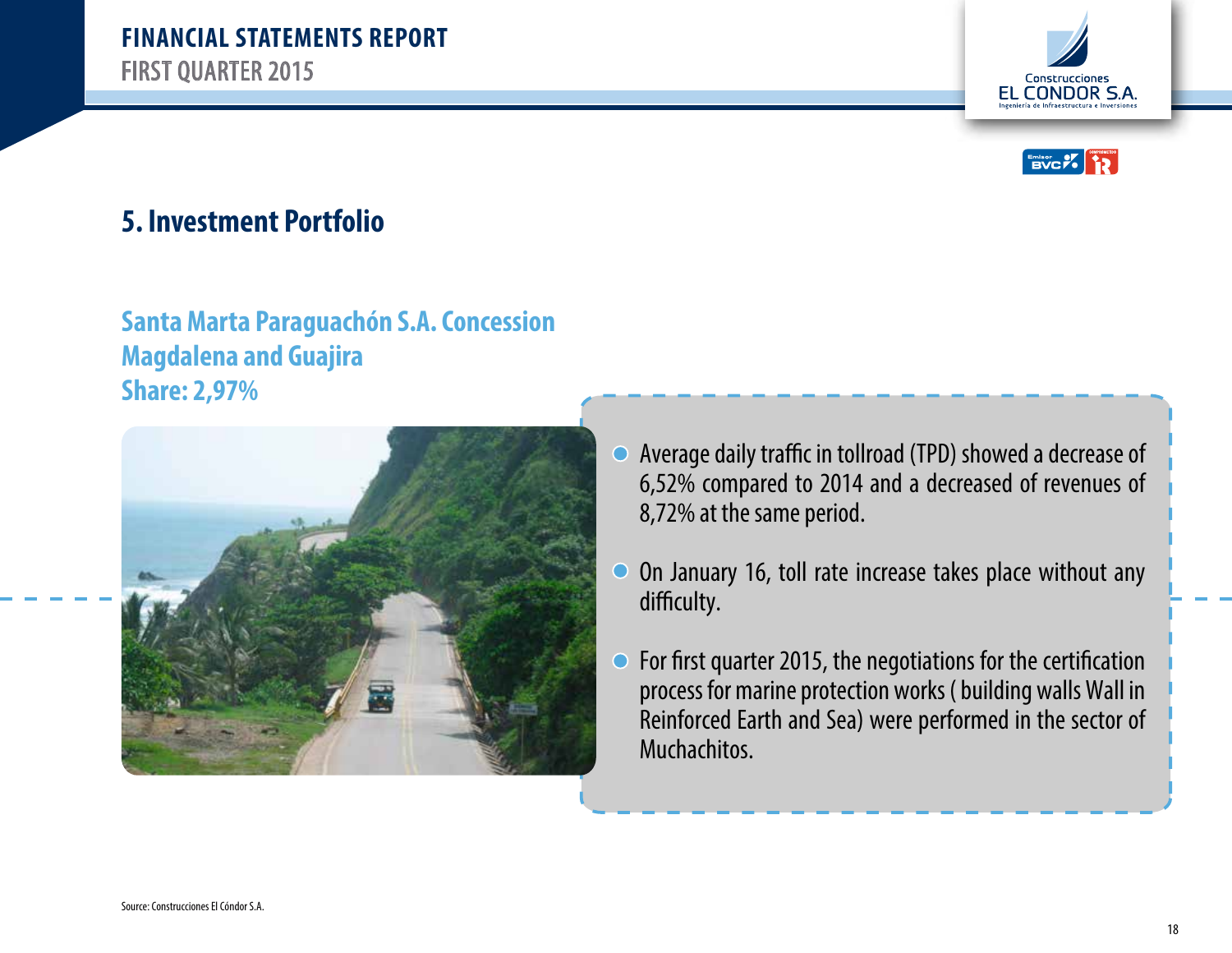



# **Túnel Aburrá Oriente S.A.S. Concession Antioquia**



- **Share: 12,5%** Average daily traffic on the tollroad (TPD) Las Palmas and Share: 12,5% Santa Elena showed an increase of 5% compared to the same period of 2014.
	- Start excavation Santa Elena tunnel site one from eastern Sajonia
	- Start digging in Seminar tunnel
	- Start construction road western sector
	- Start construction site Santa Elena adjustments, western sector
	- Initiation process of re- negotiation of the syndicated loan for the tunnel project
	- Completion of the work of periodic maintenance for replacing the asphalt on 10.6km of road Variante las Palmas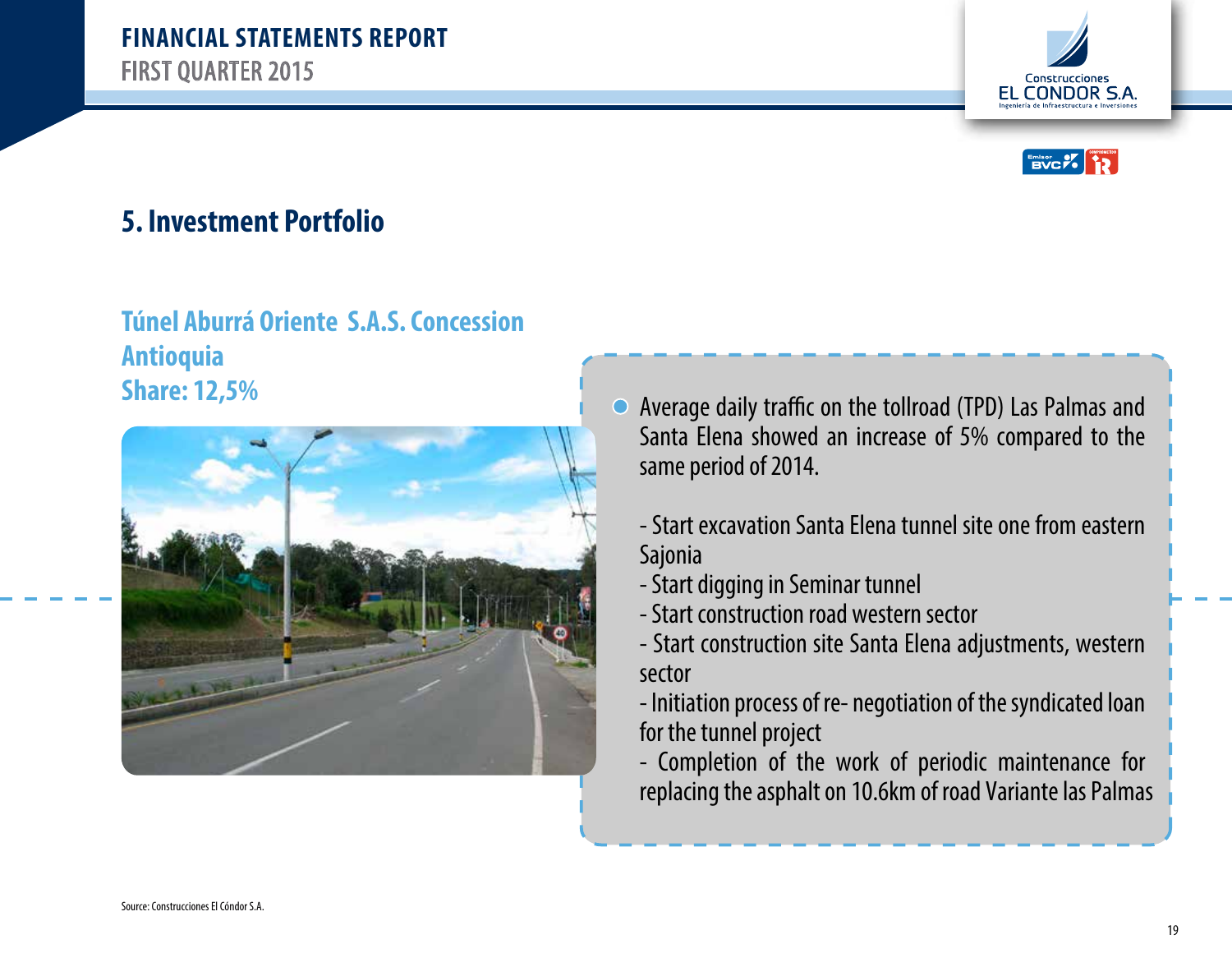



# **6. Pipeline**

#### Public Tenders

| <b>Object</b>                                                                                                                                                                      | <b>Entity</b>                   | Value (MM\$) | % Share   | <b>Close</b>     | <b>Condition</b>                        |
|------------------------------------------------------------------------------------------------------------------------------------------------------------------------------------|---------------------------------|--------------|-----------|------------------|-----------------------------------------|
| Construction of the road interconnection Yati - Bodega - Dpto.<br><b>Bolívar</b>                                                                                                   | Fondo Adaptación                | \$237.681    | 50%       | Public<br>tender | Process revoked,<br>pending new opening |
| Project construction Toyo Tunnel and its access roads in<br>preconstruction, construction, operation and maintenance                                                               | Gobernación<br>de Antioquia     | \$1.076.364  | In review | Pre-bid          | In review, pre-bid                      |
| Rehabilitation of the road between the municipalities of Tuluá -<br>Riofrío Trujillo and the municipal of Riofrío and township of<br>Salónica - Dpto. Valle del Cauca              | Departamento<br>del Valle       | \$58.534     | In review | Pre-bid          | In review, pre-bid                      |
| Design and construction the road intersection Los<br>Kioskos, bridge intersection constitution, Avenida Centenario<br>(road rehabilitation) and strategic project terminal tourism | <b>Municipio</b><br>de Armenia  | \$30.893     | In review | Pre-bid          | In review, pre-bid                      |
| Works patching holes, faults, milling and other complementary<br>works for the maintenance of roads in the city                                                                    | <b>Municipio</b><br>de Medellín | \$9.409      | In review | Pre-bid          | In review, pre-bid                      |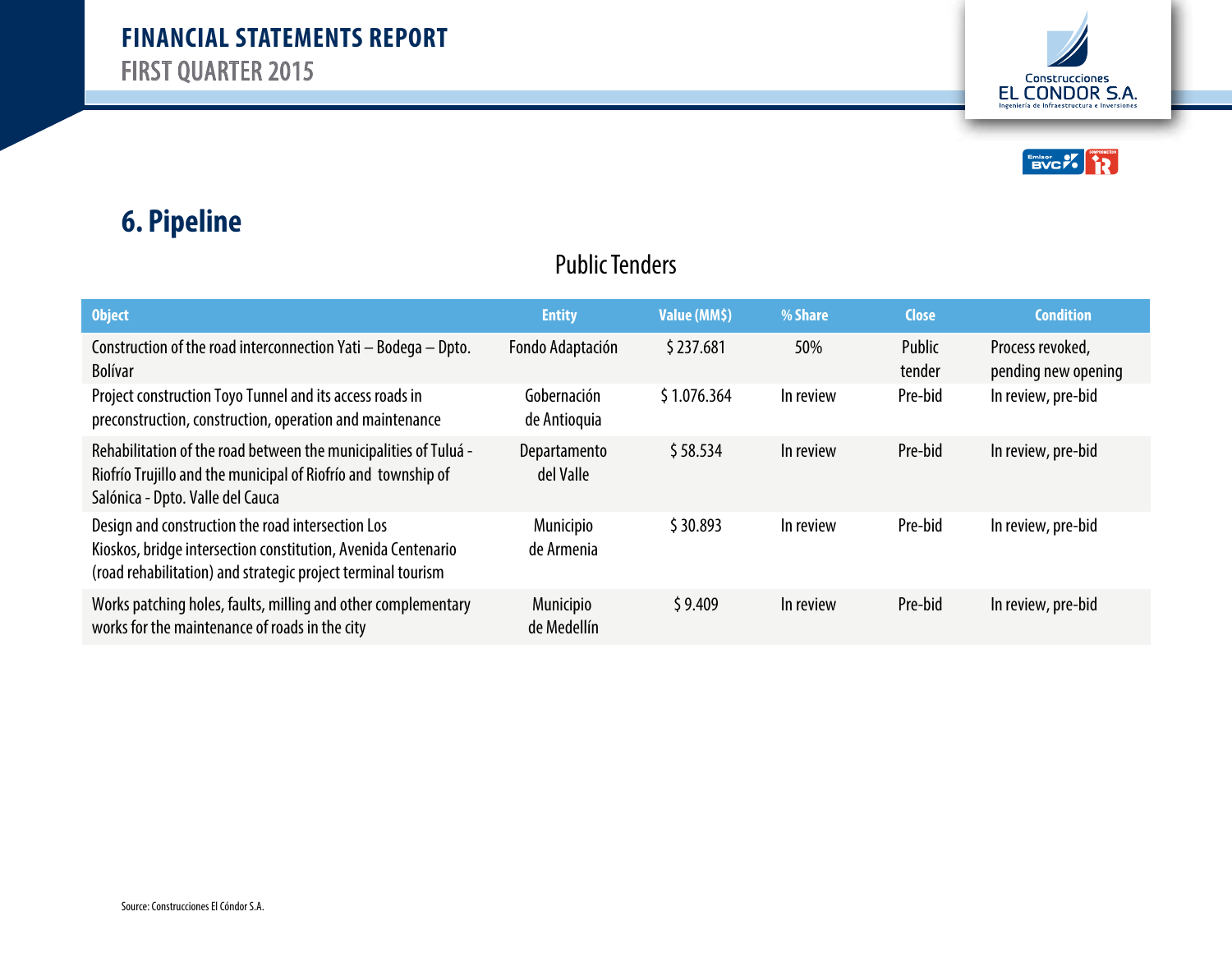



#### **6. Pipeline**

#### Private Initiatives



#### **Conexión Vial Cesar - La Guajira AWARDED**

- Approved feasibility
- No other interested
- Capex estimated investment in infrastructure: \$370.000 million COP
- Share: 100%



#### **Conexión Vial Antioquia - Bolívar APPROVED**

- Process of interest to third parties
- Capex estimated investment in infrastructure: \$1.1 billion COP ● Share.: 100%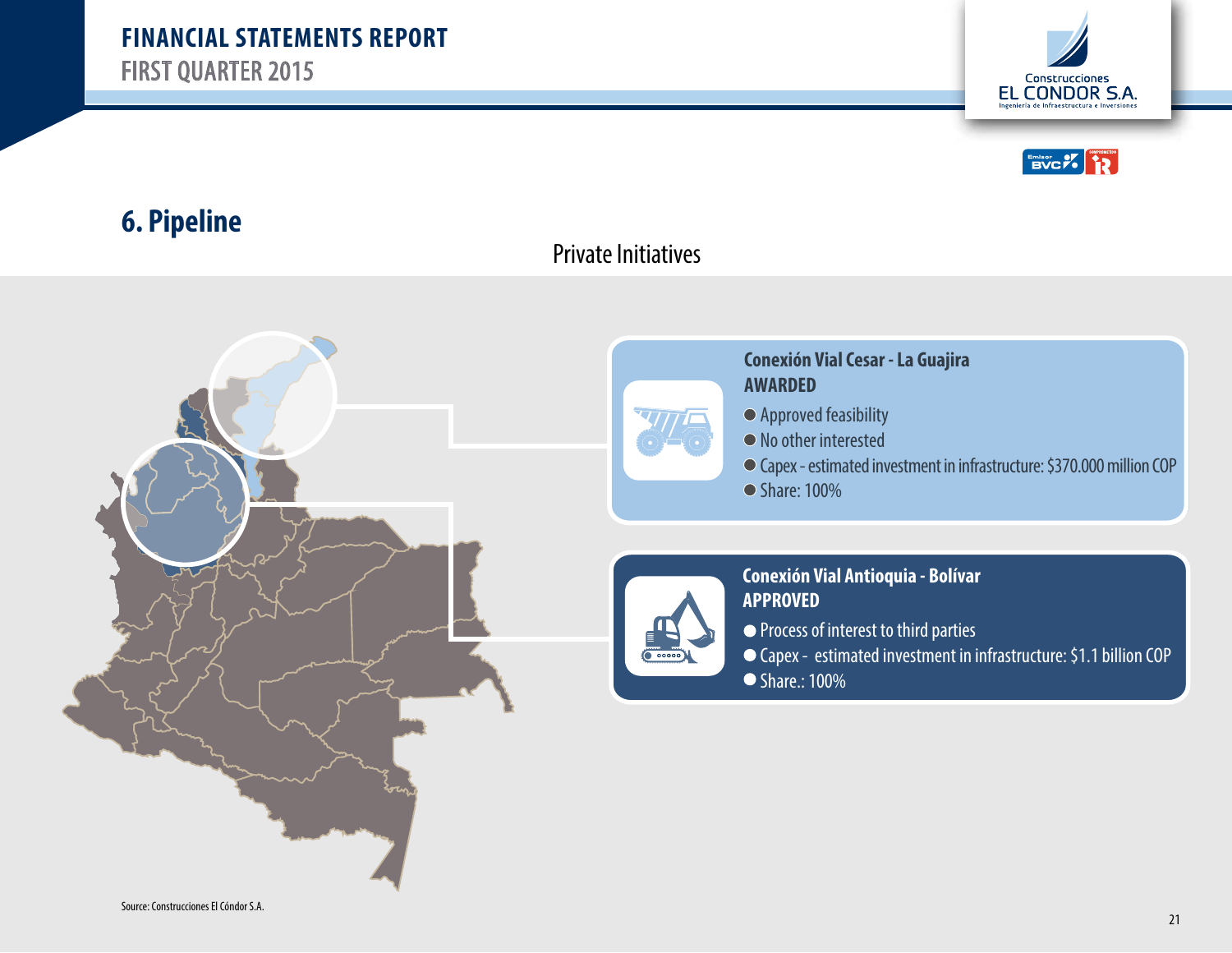



#### **6. Pipeline**

#### Private Initiatives



**Estructura Plural Vías del Nus - VINUS FEASIBILITY STAGE** Under structuring Capex - estimated investment in infrastructure: \$1 billion COP  $\overline{\bullet}$  Share: 21%

#### **Los Llanos highway AWARDED**

- Feasibility state aproved
- No other parties interested
- Capex estimated investment in infrastructure: \$1.2 billion COP
- $\odot$  Share: 11%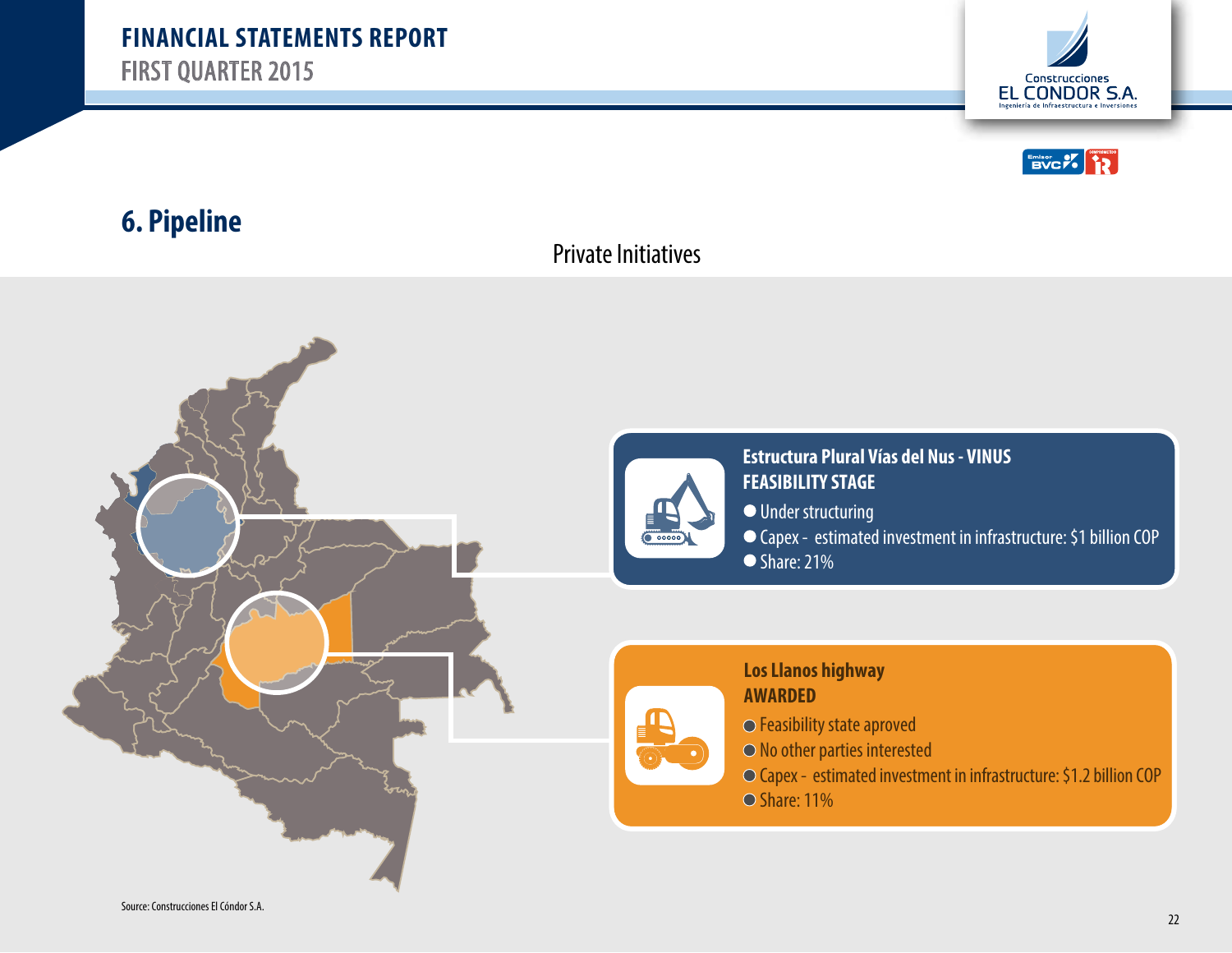



#### **7. Ownership Structure and Free Float Evolution**

Ownership Structure March 2015

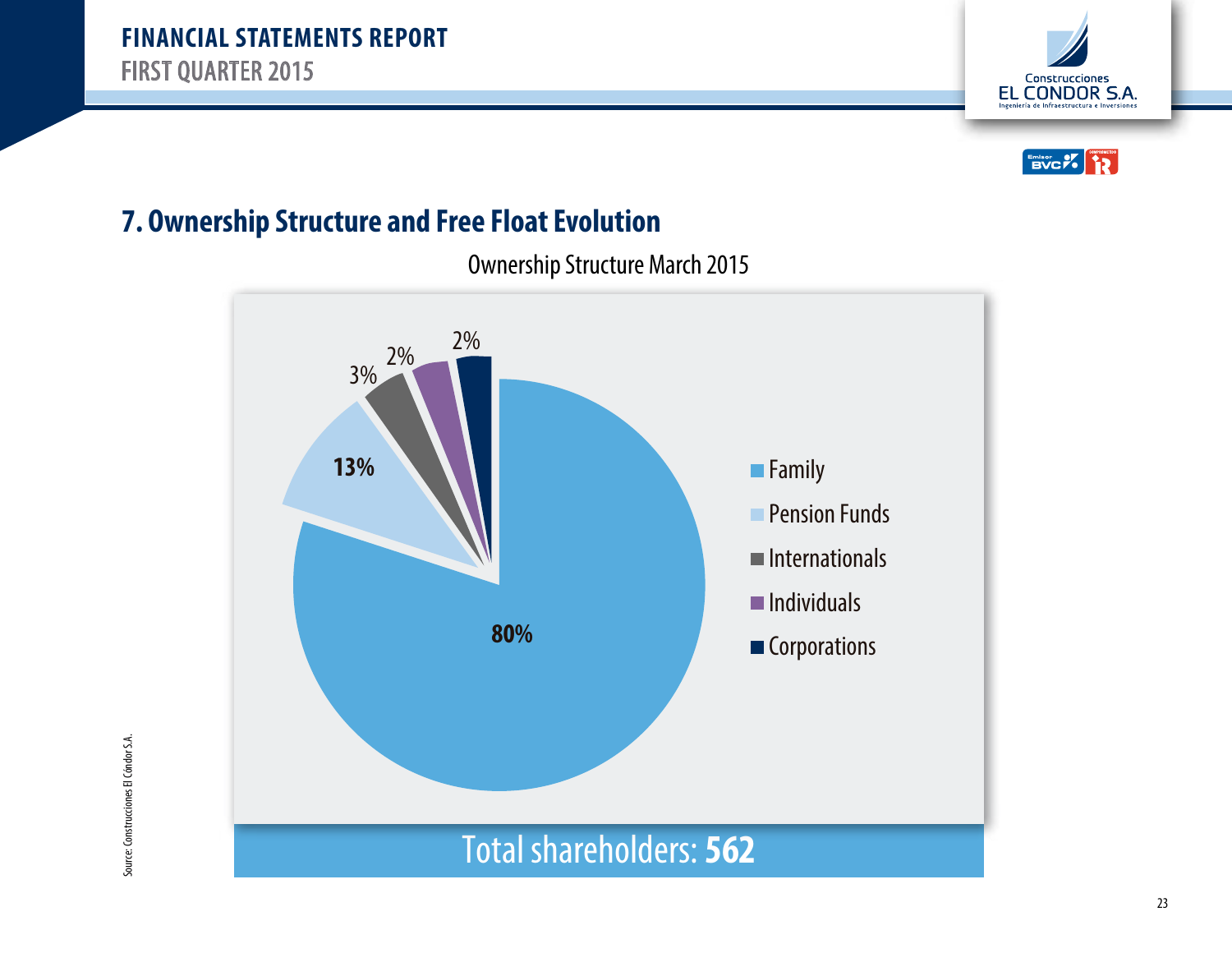



#### **7. Ownership Structure and Free Float Evolution**

Free Float Composition (20%) March 2015

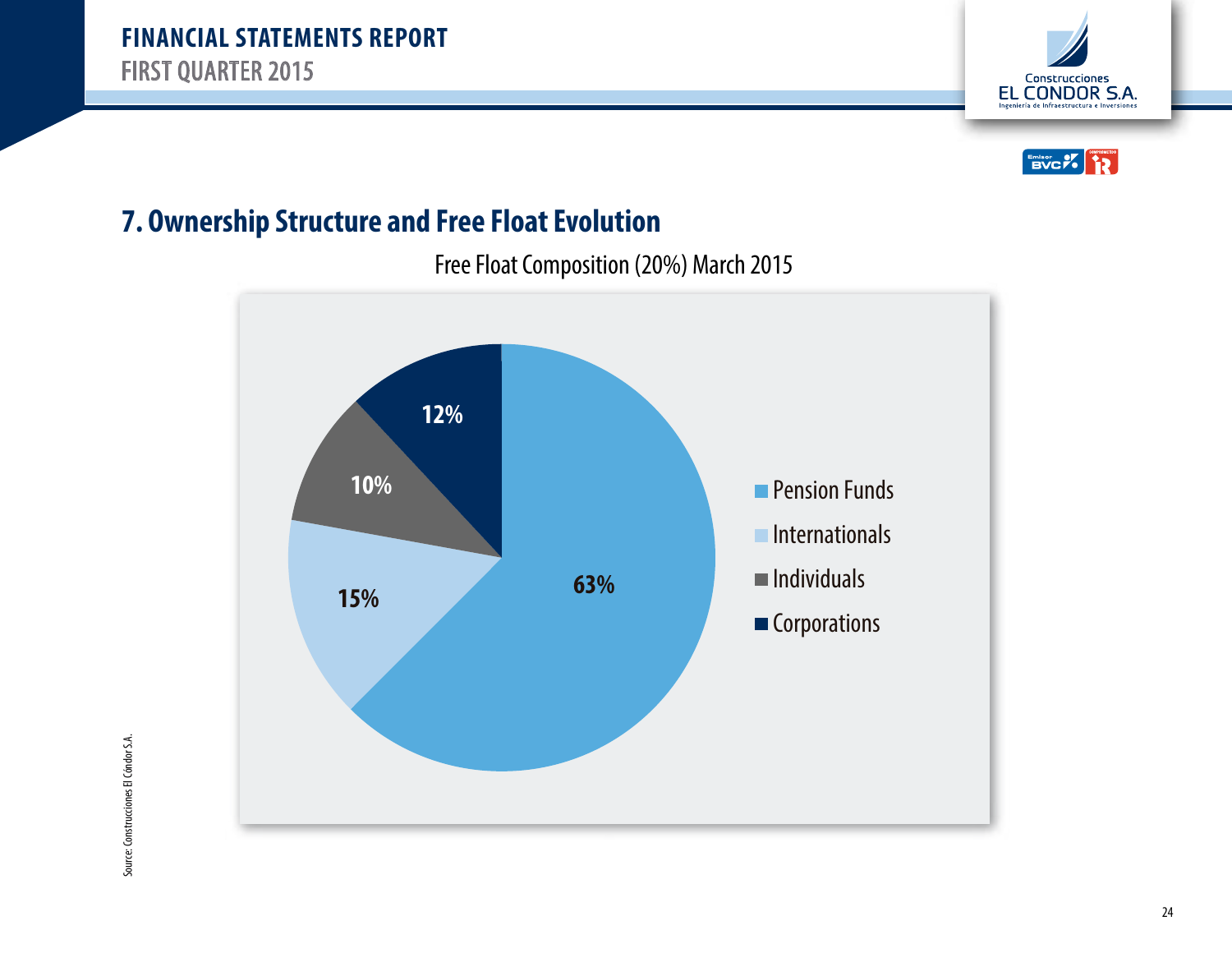



#### **7. Ownership Structure and Free Float Evolution**

Free Float Evolution April 2012-March 2015

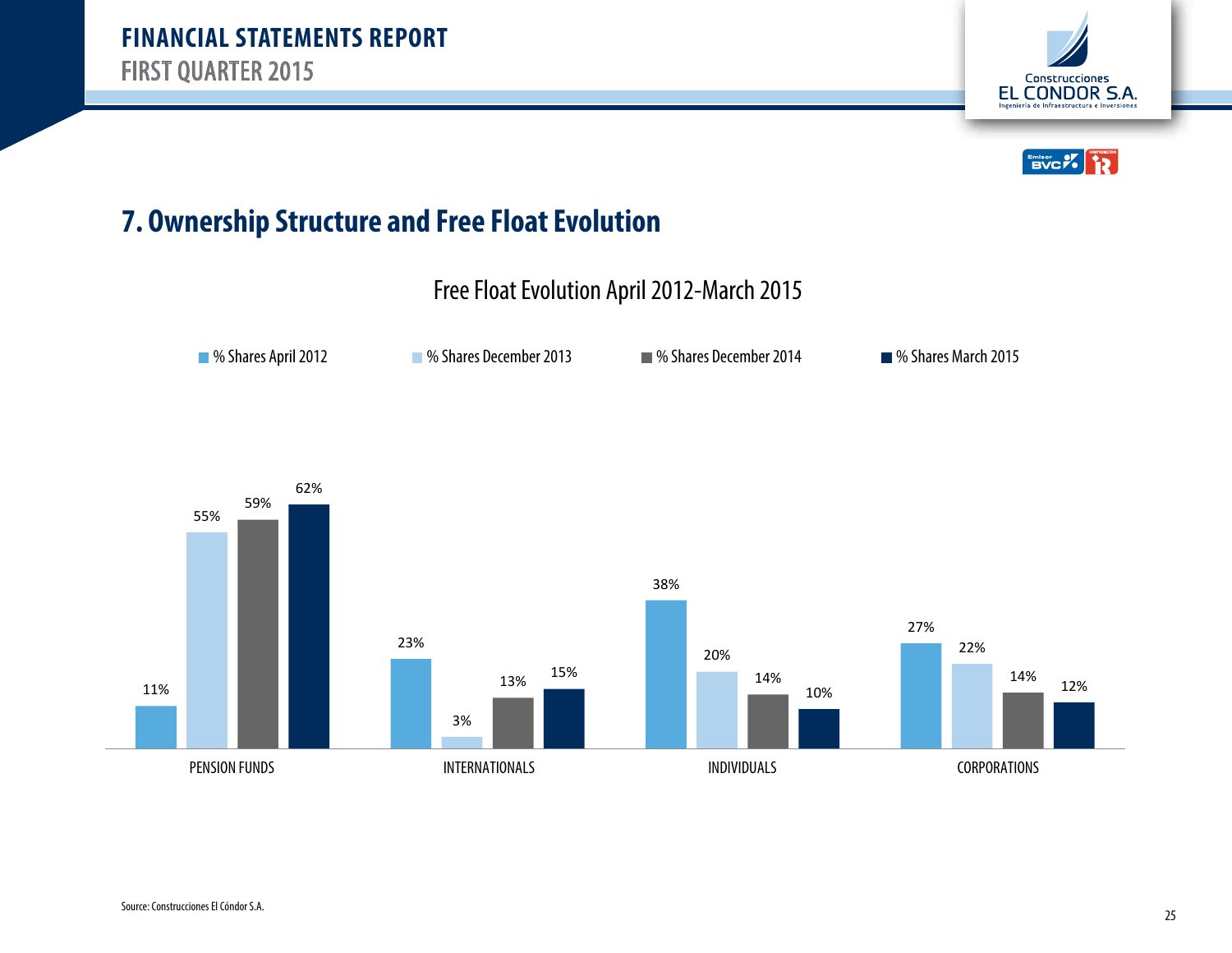



#### **8. Stock Performance**

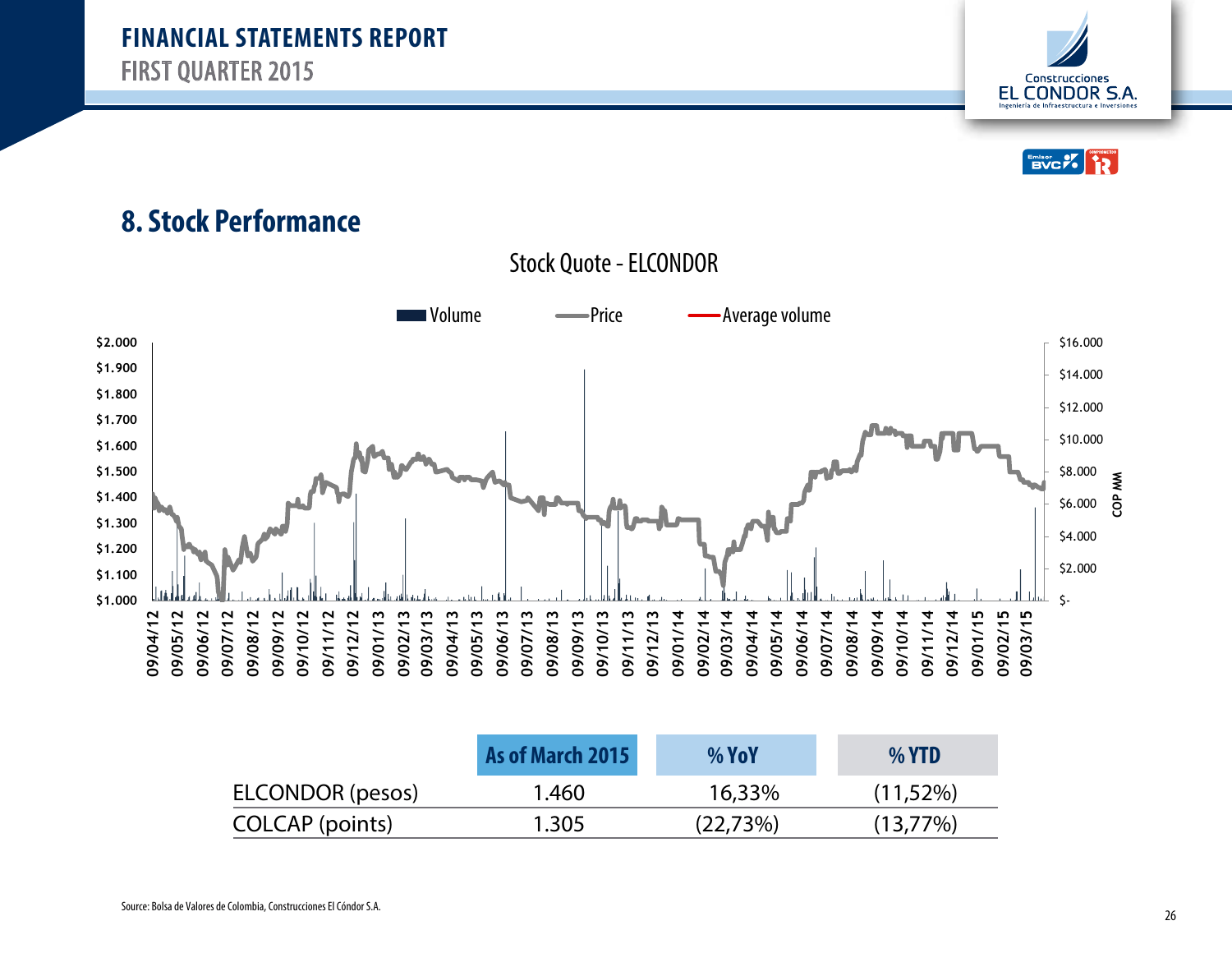



#### **8. Stock Performance**







Source: Construcciones El Cóndor S.A.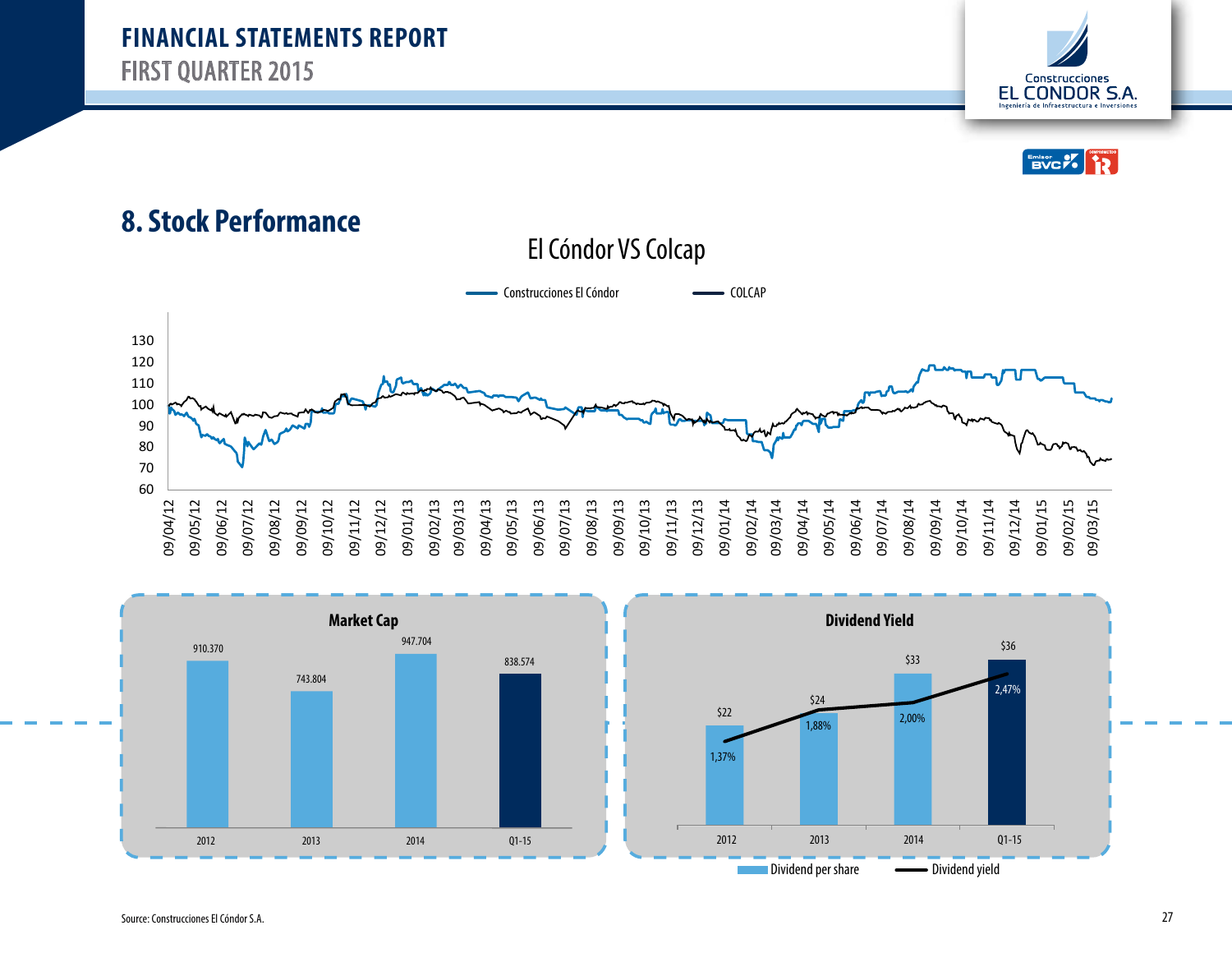



## **9. Events after the financial closure**

- The National Infrastructure Agency (ANI) granted to "Autopistas del Meta" in which Contrucciones El Cóndor S.A. holds 11%, a concession contract under the scheme PPP of private initiative, to execute a project consisting of "studies, designs, nancing, construction, operation, maintenance, social land and environmental management, for of the following items: i) Corridors Villavicencio – Granada and Villavicencio - Puerto López – Puerto Gaitán – Puente Arimena ii) By-pass road around Villavicencio and access roads ". The value of the contract is \$3.2 billion COP. Therefore Los Llanos S.A.S. Consession was constitute.
- The National Infrastructure Agency (ANI) granted to "Cesar Guajira" in which Contrucciones El Cóndor S.A. holds 100%, a  $\bigcirc$ concession contract under the scheme PPP of private initiative, to execute a project consisting of "construction, rehabilitation, operation, maintenance and reversal of the concession of the connection road in the Departments Cesar-Guajira". The contract value is \$1.6 billion COP.
- By Public Deed No. 1613 of May 12, 2015, granted at Notary Seventh of Medellin, was formalized the Bylaws Amendment  $\bigcirc$ of Construcciones El Cóndor S.A., adopted at the General Assembly of Shareholders that was held in March 27, 2015.
- The Board of Directors, with the unanimous affirmative vote of all attendees approved a change in the organizational  $\bigcirc$ structure of the Company in order to create a new position called Corporate Finance Manager, which will be in charge of the engineer Alejandro Correa Restrepo.
- By decision of the Board of Directors, is authorized Construcciones El Cóndor S.A. for the develop of the Tender Offer (IPO)  $\bigcirc$ made by Grupo Argos, is offered for sale an amount up to 19,400,000 shares of GRUPO ODINSA S.A.